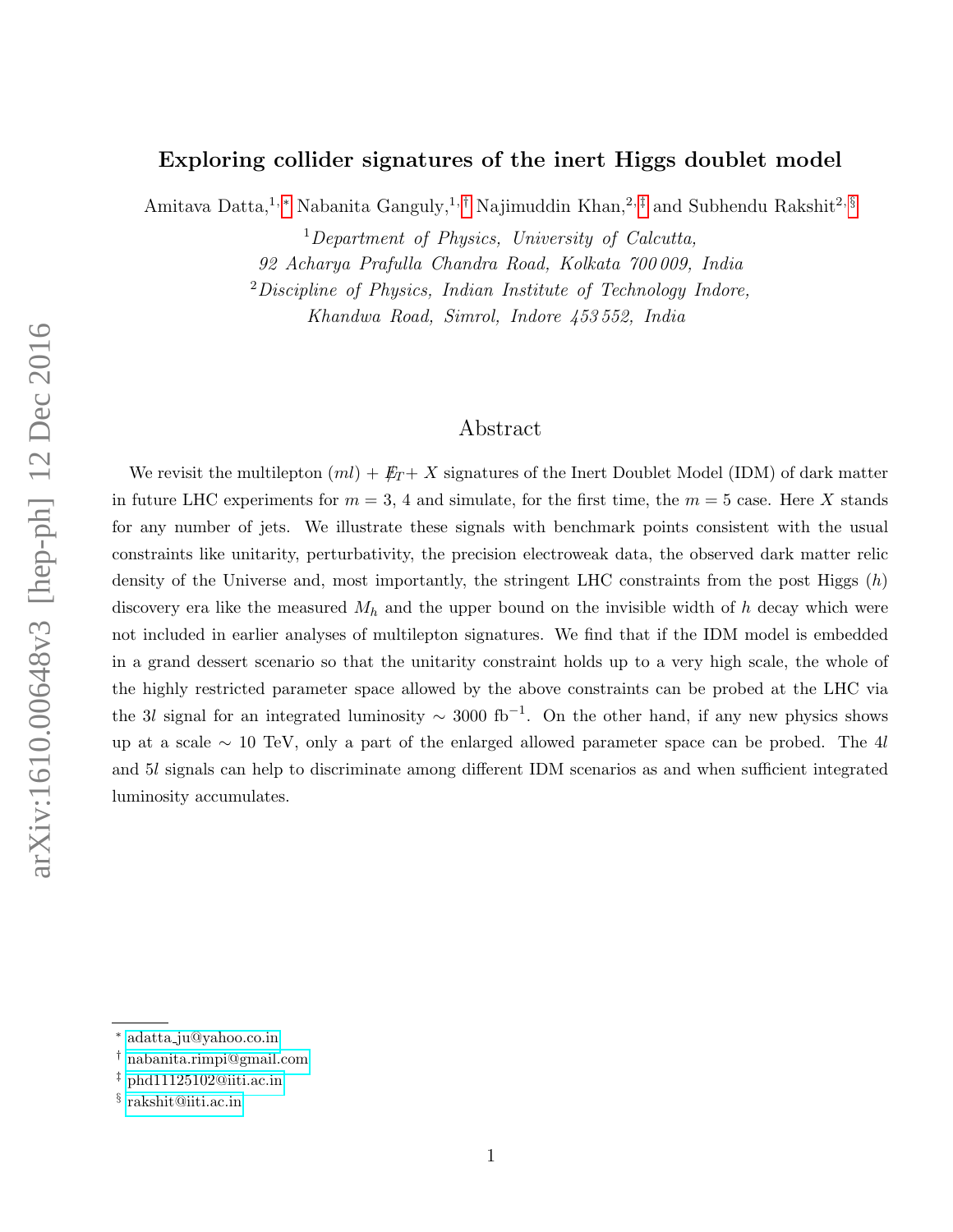#### I. INTRODUCTION

Discovery of a scalar boson [\[1,](#page-18-0) [2\]](#page-18-1) at the Large Hadron Collider (LHC) in 2012 with properties very similar to the Higgs boson  $(h)$  responsible for electroweak symmetry breaking in the Standard Model (SM) with a minimal scalar sector has validated this model. The mass of the Higgs like boson has been measured to be about 125 GeV [\[1–](#page-18-0)[3\]](#page-18-2). So far, the LHC or other experiments have not discovered any signature of new physics beyond the SM. However, the non-zero neutrino masses, the baryon-antibaryon asymmetry in Nature, the presence of dark matter (DM) and dark energy in the Universe and many other observables compel us to look beyond the minimal SM. In this paper our focus will be on a popular model which can potentially explain the measured DM relic density in the Universe [\[4\]](#page-18-3).

Strong astrophysical evidences suggest that our Universe is pervaded by DM. The relic density of DM is  $\Omega h^2 = 0.1198 \pm 0.0026$  as measured by the satellite based experiments Planck [\[5\]](#page-18-4) and WMAP [\[6\]](#page-18-5) that are geared to the measurement of various properties of the cosmic microwave background radiation (CMBR) with an unmatched precision. It will be doubly assuring to confirm the presence of DM by terrestrial experiments. Many such experiments have been carried out for direct detection of DM via its scattering with the nucleons [\[7–](#page-18-6)[9\]](#page-18-7). However, no signal has been detected. Recent null results by the LUX experiments [\[7\]](#page-18-6) could eliminate a significant portion of the parameter space in the DM mass versus DM-nucleon cross-section plane. However, these constraints are marred by the uncertainties stemming from the assumption that the Earth is flying through a uniform DM cloud of significant density. The clumpy nature of DM leaves open the possibility that the density of DM in the cosmologically tiny region surrounding the Earth, which has not been directly measured so far, is very small. This makes the option that the DM may be produced directly at a high energy collider like LHC even more attractive. Weakly interacting massive particles (WIMP) can indeed be produced by the proton–proton collisions at LHC which escape the detector leading to the celebrated missing energy signal. As backgrounds are somewhat better understood in a man-made laboratory, it is not unreasonable to argue that a collider might be the best bet in revealing the true nature of DM particles.

The search for DM at the LHC is a topic of great contemporary interest. A large number of models compatible with the relic density data have been proposed and their prospective signatures at the LHC have been studied (see, e.g., [\[10,](#page-18-8) [11\]](#page-18-9)). The discovery of the Higgs boson  $[1-3]$  $[1-3]$  has completed the spectrum of the minimal version of the SM. Yet it must be admitted that the scalar sector of the SM is the least constrained one [\[12\]](#page-18-10). It is, therefore, quite probable that the DM particle has its abode in the extended scalar sector. A simple possibility, which we pursue in this paper, is to extend the scalar sector of the standard model (SM) by a SU(2) doublet protected by a  $\mathbb{Z}_2$  discrete symmetry. This model, known as the Inert Doublet Model, was first proposed by Deshpande and Ma [\[13\]](#page-18-11). In the IDM heavier neutral and charged scalars do exist but do not take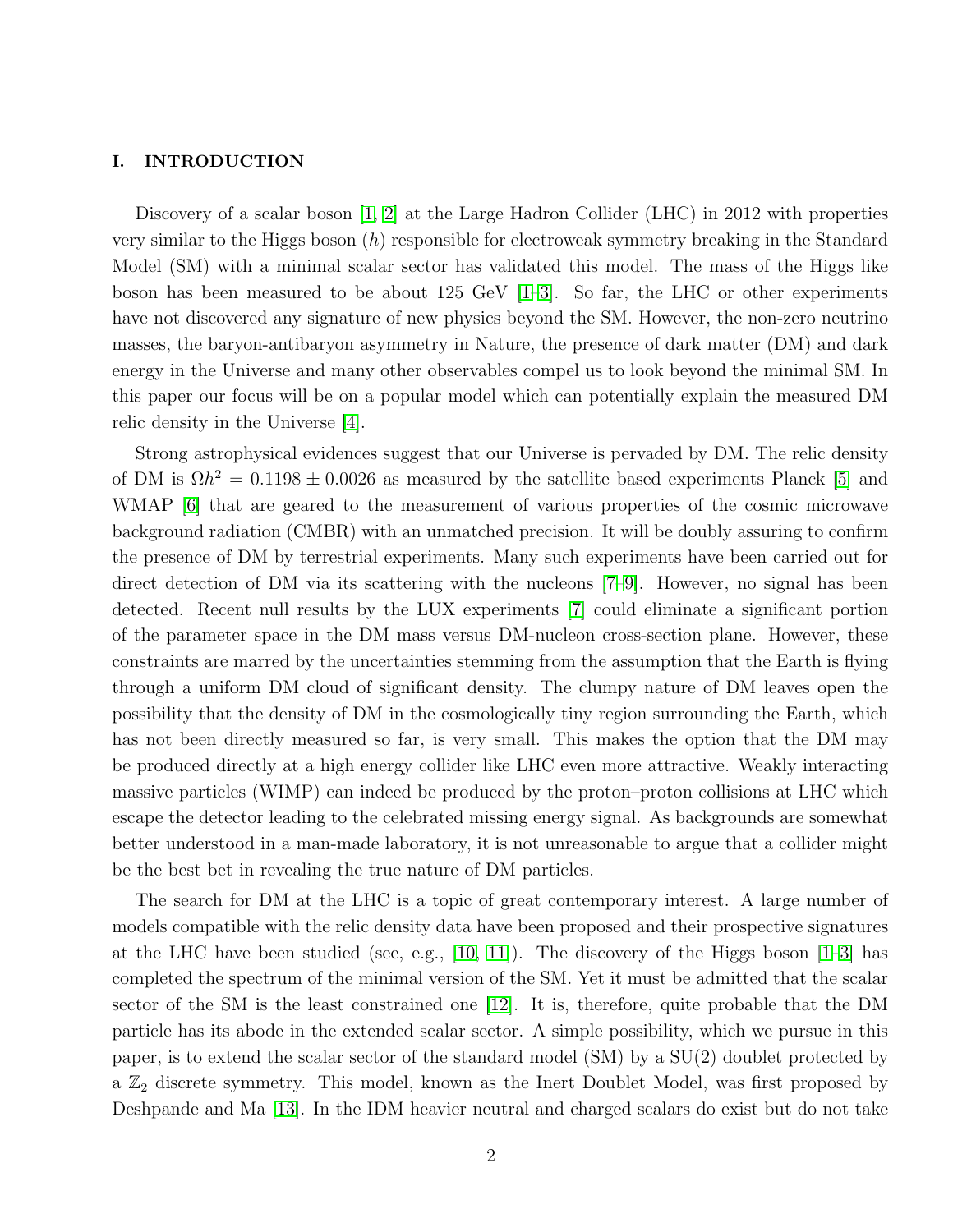part in electroweak symmetry breaking. The exact  $\mathbb{Z}_2$  symmetry does not allow the heavier neutral scalar to mix with the SM Higgs and as a result, it does not acquire a vacuum expectation value. In this model, the lightest scalar, odd under  $\mathbb{Z}_2$ , provides the WIMP DM candidate. This particle may be produced in association with a heavier scalar. It may also appear in the decay cascades of the heavier scalars which are produced in pairs. Both the processes yield the generic  $m$ -leptons  $+$  $n$ -jets +  $E_T$  signatures, where the lepton and jets come mainly from  $W^{\pm}$  and Z bosons which also appear in the above decay cascades. For  $m = 0$  the signal is relatively large but this electroweak jet production is easily swamped by the huge QCD background. As has already been noted in the literature and will be reiterated in this paper, the  $E_T$  in the signal is rather modest which is not enough to discriminate against the strong QCD backgrounds with cross sections several orders of magnitude larger. It should be borne in mind that in a hadron collider the latter processes also involve a sizeable  $E_T$  due to mismeasurement of jet energies, underlying events etc. The main attention has, therefore, been focused on multilepton  $+$   $\cancel{E}_T$  signatures. Here one has to contest the electroweak backgrounds with a relatively small cross section. The task, nevertheless, is uphill as both the signal and the background, which typically has a much larger size, involve leptons coming from  $W^{\pm}$  and Z decays. However, after adjusting the cuts a modest signal to background ratio can be salvaged at the LHC experiments with upgraded luminosity especially if the signal involves virtual Zs. This will be shown below.

The most well studied signal of the DM-Higgs coupling, both phenomenologically [\[14–](#page-18-12)[17\]](#page-18-13) and experimentally  $[18-21]$  $[18-21]$ , has been the invisible decay of h. This occurs provided the mass of the DM particle is  $\langle M_h/2$ . However, since this generic signature may arise in any model where h can decay into a pair of long lived WIMPs not necessarily the DM particle, it is hard to figure out the underlying physics form this signal alone. The next simplest case is the dilepton  $+ E_T$ topology  $(m = 2)$ . This has already been studied in the context of the IDM [\[22,](#page-19-1) [23\]](#page-19-2). It has been noted that the LHC Run 1 data in this channel is sensitive only to regions of the parameter space not containing a viable DM candidate [\[23\]](#page-19-2). Nevertheless the authors optimistically expected an observable signal during Run 2 [\[23\]](#page-19-2). It should, however, be stressed that even if both these signals show up it will still be difficult to reveal the new physics involved. Additional search channels, therefore, are always welcome.

Signatures with  $m = 3, 4$  were studied in the IDM [\[24,](#page-19-3) [25\]](#page-19-4). However, the parameter space of the IDM is constrained by a plethora of important constraints both theoretical and empirical (see section 3 for references and further details). In [\[24,](#page-19-3) [25\]](#page-19-4) the above signals were illustrated with benchmark points (BPs) not compatible with some important LHC constraints in the post Higgs discovery era like the measurement of the Higgs boson mass, the strong upper bound on the invisible decay width of the Higgs boson [\[26\]](#page-19-5). The main emphasis of this paper is to assess the prospect of these signals with a new set of realistic BPs consistent with more recent and stronger constraints. More important, we have not restricted our analyses to isolated BPs only. We have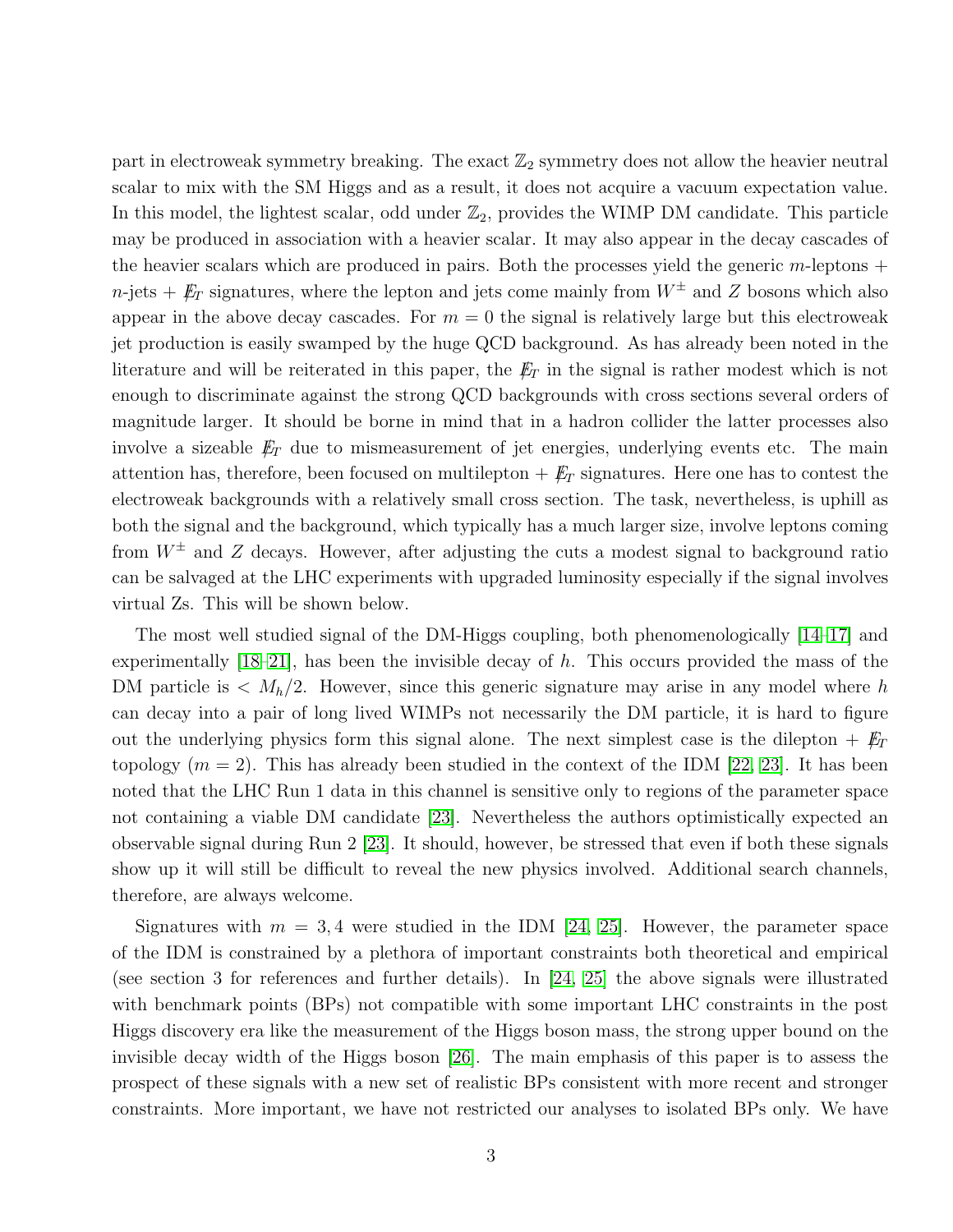identified, as and when possible, the portions of the allowed parameter spaces (APS) of several representative scenarios sensitive to the proposed signals in future LHC experiments. Then we have illustrated the features of the prospective signals with the help of BPs. Finally we have studied, for the first time, the  $5l + \not{E}_T$  signal.

Unlike some of the earlier analyses we do not impose any jet veto on the multilepton final states. Generically therefore, the signatures studied have the topology m-leptons  $+$   $\cancel{E}_T$  + X, where X stands for any number of jets. This choice is necessitated by the fact that the leptonic final states arising from the decays of the extra scalars in the IDM are often accompanied by ISR jets and a good fraction of the signal may be lost if the jet veto is imposed. This strategy is similar to the ones currently adopted by the LHC collaborations for multilepton analyses.

The plan of the paper is as follows. In section 2 we have briefly reviewed the salient features of the IDM. In the next section we have introduced three representative scenarios in the IDM and studied the APS in each case in the light of the available constraints. In section 4 we have studied the portions of the above APSs which are within the reach of future LHC experiments. Illustrative numerical results in each scenario are provided with the help of several BPs. The main conclusions are summarized in the last section.

#### II. INERT DOUBLET MODEL

In this model, the standard model is extended by adding an extra  $SU(2)$  doublet scalar, odd under an additional discrete  $\mathbb{Z}_2$  symmetry. Under this symmetry, all standard model fields are even. The  $\mathbb{Z}_2$  symmetry prohibits the inert doublet to acquire a vacuum expectation value.

The renormalizable CP-conserving scalar potential at the tree level is given by [\[13\]](#page-18-11)

$$
V(\Phi_1, \Phi_2) = \mu_1^2 |\Phi_1|^2 + \lambda_1 |\Phi_1|^4 + \mu_2^2 |\Phi_2|^2 + \lambda_2 |\Phi_2|^4
$$
  
+ 
$$
\lambda_3 |\Phi_1|^2 |\Phi_2|^2 + \lambda_4 |\Phi_1^{\dagger} \Phi_2|^2 + \frac{\lambda_5}{2} \left[ (\Phi_1^{\dagger} \Phi_2)^2 + \text{h.c.} \right],
$$
 (2.1)

where  $\mu_{1,2}$  and  $\lambda_i$  (i = 1, 2, 3, 4, 5) are real parameters. The SM Higgs doublet  $\Phi_1$  and the inert doublet  $\Phi_2$  are given by,

$$
\Phi_1 = \begin{pmatrix} G^+ \\ \frac{1}{\sqrt{2}} (v + h + iG^0) \end{pmatrix}, \qquad \Phi_2 = \begin{pmatrix} H^+ \\ \frac{1}{\sqrt{2}} (H + iA) \end{pmatrix}
$$

where,  $v = 246.221 \text{ GeV}$  is the vacuum expectation value of the  $\Phi_1$ ,  $G^{\pm}$  and  $G^0$  are Goldstone bosons and  $h$  is the SM Higgs.

 $\Phi_2$  contains a CP even neutral scalar H, a CP odd neutral scalar A, and a pair of charged scalar fields  $H^{\pm}$ . The  $\mathbb{Z}_2$  symmetry prohibits an *odd* number of these scalar fields couple with the SM particles. Either of the lightest neutral components  $H$  and  $A$  is stable and may be considered as a DM candidate.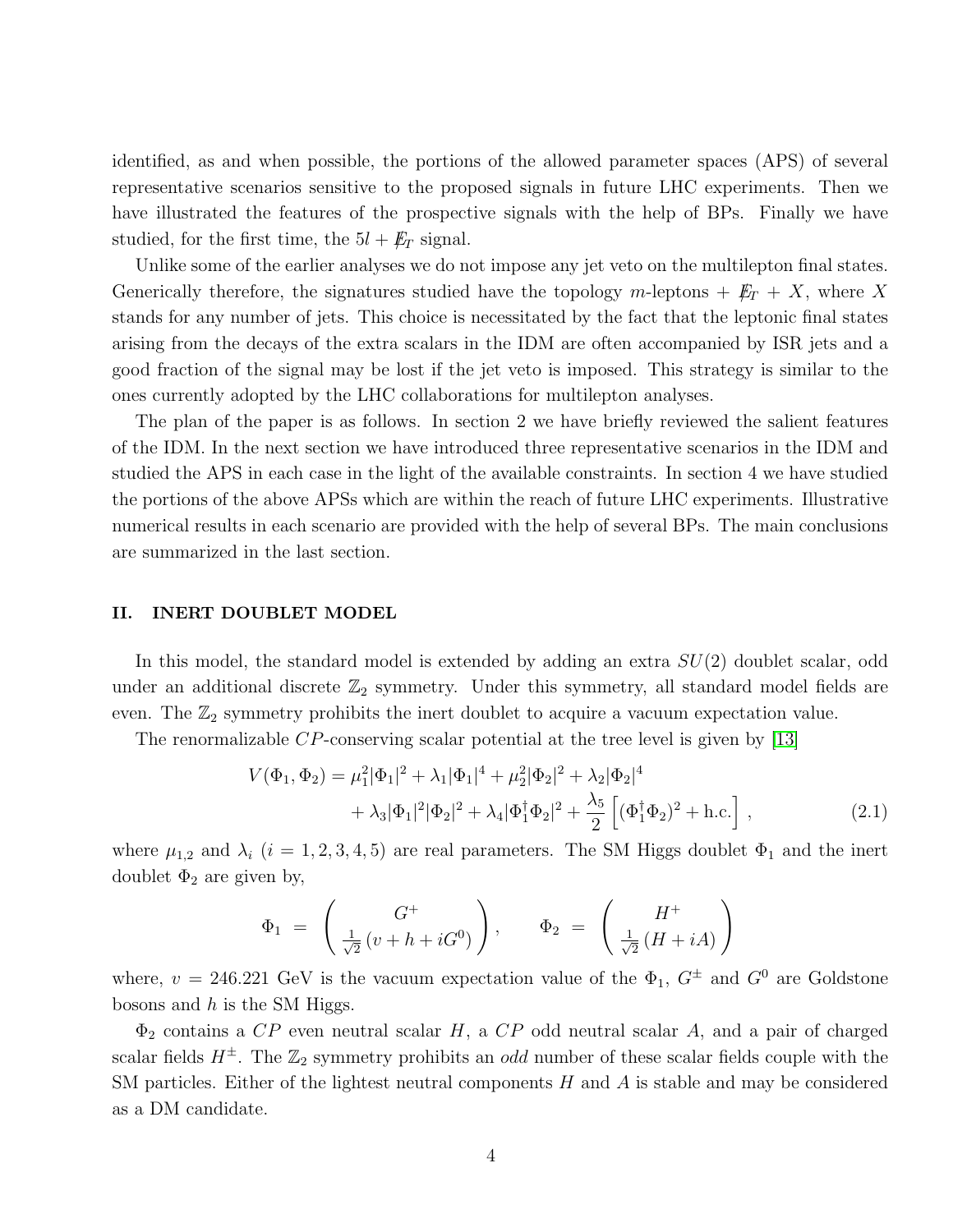After electroweak symmetry breaking, the scalar potential is given by,

$$
V(h, H, A, H^{\pm}) = \frac{1}{4} \left[ 2\mu_1^2 (h + v)^2 + \lambda_1 (h + v)^4 + 2\mu_2^2 (A^2 + H^2 + 2H^+H^-) + \lambda_2 (A^2 + H^2 + 2H^+H^-)^2 \right] + \frac{1}{2} (h + v)^2 \left[ \lambda_3 H^+H^- + \lambda_5 A^2 + \lambda_L H^2 \right]
$$
(2.2)

where,

$$
\lambda_{L,S} = \frac{1}{2} \left( \lambda_3 + \lambda_4 \pm \lambda_5 \right) . \tag{2.3}
$$

Masses of these scalars are given by,

$$
M_h^2 = \mu_1^2 + 3\lambda_1 v^2,
$$
  
\n
$$
M_H^2 = \mu_2^2 + \lambda_L v^2,
$$
  
\n
$$
M_A^2 = \mu_2^2 + \lambda_S v^2,
$$
  
\n
$$
M_{H^{\pm}}^2 = \mu_2^2 + \frac{1}{2}\lambda_3 v^2.
$$

For  $\lambda_4 - \lambda_5 < 0$  and  $\lambda_5 > 0$  ( $\lambda_4 + \lambda_5 < 0$  and  $\lambda_5 < 0$ ), A (H) is the lightest  $\mathbb{Z}_2$  odd particle (LOP). In this work, we take A as the LOP and hence, as a viable DM candidate. Choice of H as LOP will lead to similar results.

For analyses in the next two section we define

$$
\Delta M_H \equiv M_H - M_A,
$$
  

$$
\Delta M_{H^{\pm}} \equiv M_{H^{\pm}} - M_A.
$$

so that the independent parameters for the IDM become  $\{M_A, \Delta M_H, \Delta M_{H^{\pm}}, \lambda_2, \lambda_S\}$ . Here we have chosen the Higgs portal coupling  $\lambda_S$  as we treat A as the DM particle. Moreover  $\lambda_2$  does not play any role in relic density calculation. Nor does it directly affect the masses of the inert scalars which determine the collider signatures [\[23\]](#page-19-2). We have, therefore, chosen  $\lambda_2 = 0^1$  $\lambda_2 = 0^1$ .

#### III. THE CONSTRAINTS ON THE IDM AND THEIR IMPLICATIONS

The five dimensional parameter space of this model discussed in the last section is constrained by various theoretical considerations like stability of the vacuum, perturbativity and unitarity of the scattering matrix. Experimental constraints such as the electroweak precision measurements,

<span id="page-4-0"></span><sup>1</sup> However, it had been shown in Refs. [\[27–](#page-19-6)[32\]](#page-19-7) that depending on the parameter space, this choice might lead to a  $\mathbb{Z}_2$  violating vacuum at finite temperatures. During the thermal evolution of the Universe, if the Universe happens to rest in such a vacuum for long, it might lead to intriguing cosmological implications [\[32\]](#page-19-7). A detailed study of this parameter space dependent effect is beyond the scope of this paper.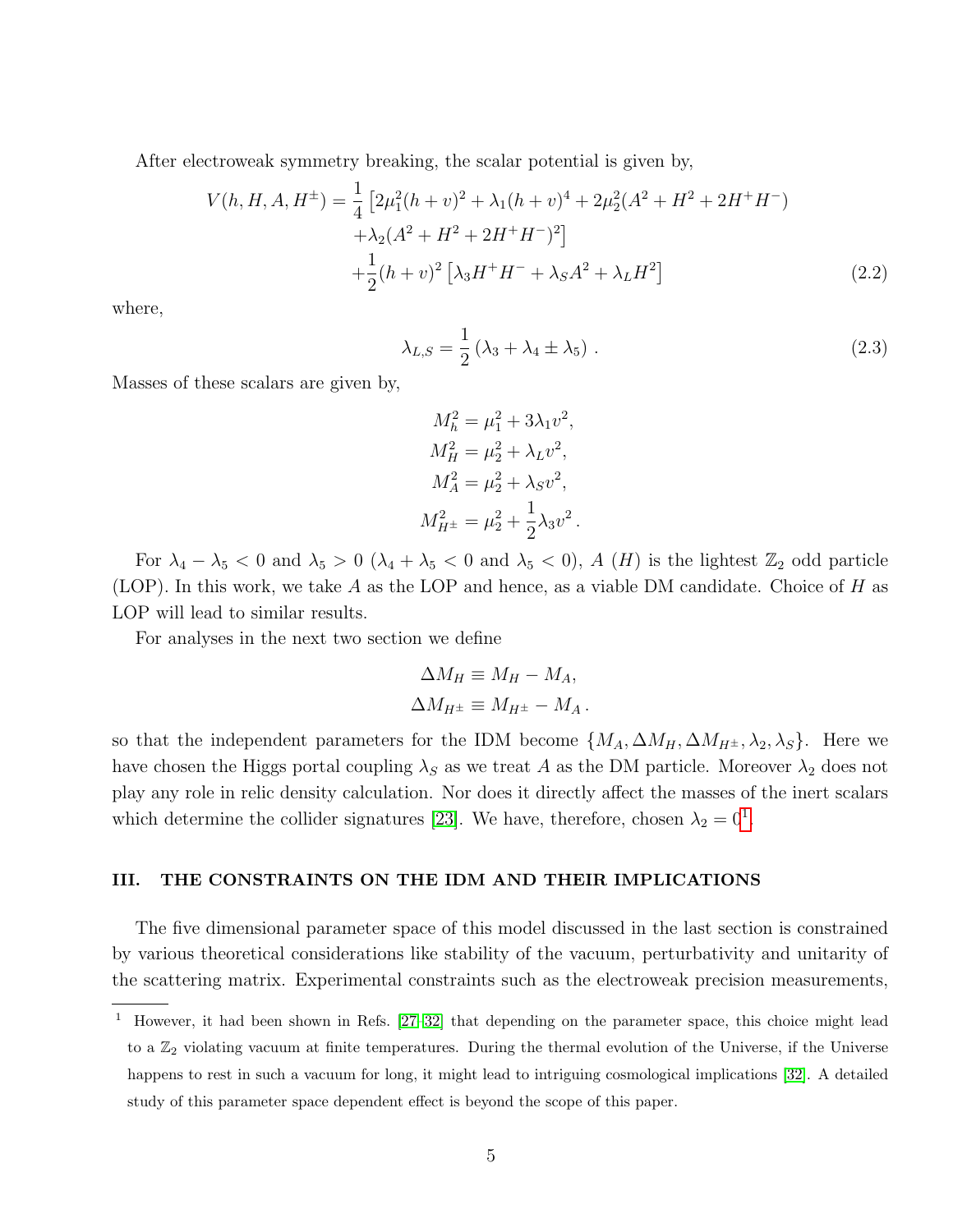the direct search limits from LEP and the Higgs invisible decay width measured at the LHC also impose additional constraints. Last but not the least the requirement that the IDM alone saturates the measured DM relic density of the Universe is also instrumental in obtaining a finite APS to be tested at the LHC. Recently detailed bounds on the IDM have been studied by several groups, see e.g., Refs. [\[33–](#page-19-8)[50\]](#page-19-9).

In this study we first determine the APS consistent with the above constraints for three representative scenarios:

- A)  $M_A = 70.0 \text{ GeV}, \lambda_S = 0.005 \text{ (Fig. 1 of this paper)}.$  $M_A = 70.0 \text{ GeV}, \lambda_S = 0.005 \text{ (Fig. 1 of this paper)}.$  $M_A = 70.0 \text{ GeV}, \lambda_S = 0.005 \text{ (Fig. 1 of this paper)}.$
- **B)**  $M_A = 70.0 \text{ GeV}, \lambda_S = 0.007 \text{ (Fig. 2 of Ref. [47])}.$  $M_A = 70.0 \text{ GeV}, \lambda_S = 0.007 \text{ (Fig. 2 of Ref. [47])}.$  $M_A = 70.0 \text{ GeV}, \lambda_S = 0.007 \text{ (Fig. 2 of Ref. [47])}.$
- C)  $M_A = 55.0 \text{ GeV}, \lambda_S = 0.0035 \text{ (Fig. 2 of this paper)}.$  $M_A = 55.0 \text{ GeV}, \lambda_S = 0.0035 \text{ (Fig. 2 of this paper)}.$  $M_A = 55.0 \text{ GeV}, \lambda_S = 0.0035 \text{ (Fig. 2 of this paper)}.$

Comparison of A) and B) highlights the changes in the APS with  $\lambda_S$  for fixed  $M_A$ . On the other hand C) represents a parameter space where invisible Higgs decay is allowed. In all three cases the free parameters  $\Delta M_H$  and  $\Delta M_{H^{\pm}}$  delineate the APS restricted by the above constraints. These parameters along with  $M_A$  govern the prospective LHC signatures in each scenario to be studied in the following. It may be noted that in scenario C) the constraint from the invisible decay width of h requires  $\lambda_S$  to be  $\sim 10^{-3}$ . However in A) and B) larger  $\lambda_S$  could have been chosen as long as the choice was consistent with the observed DM relic density [\[5,](#page-18-4) [6\]](#page-18-5). Of course much larger  $\lambda_S$  would be in conflict with the bounds from direct DM detection experiments [\[7\]](#page-18-6). However, as argued in the introduction, these bounds are not yet compelling. Nevertheless we have restricted ourselves to choices consistent with the LUX data. In any case larger values of  $\lambda_S$  does not change our main results qualitatively.

#### A. Vacuum stability bounds

The stability of the scalar potential requires that the potential should not be unbounded from below, i.e, it should not approach negative infinity along any direction in the field space at large field values. The tree level scalar potential potential  $V(\Phi_1, \Phi_2)$  is stable and bounded from below if [\[13\]](#page-18-11)

$$
\lambda_{1,2}(\Lambda) \ge 0, \quad \lambda_3(\Lambda) \ge -2\sqrt{\lambda_1(\Lambda)\lambda_2(\Lambda)}, \quad \lambda_{L,S}(\Lambda) \ge -\sqrt{\lambda_1(\Lambda)\lambda_2(\Lambda)} \tag{3.1}
$$

where the coupling constants are evaluated at a scale  $\Lambda$  using RG equations. However, for the parameter spaces considered in this paper the consequences of this bound are covered by other constraints.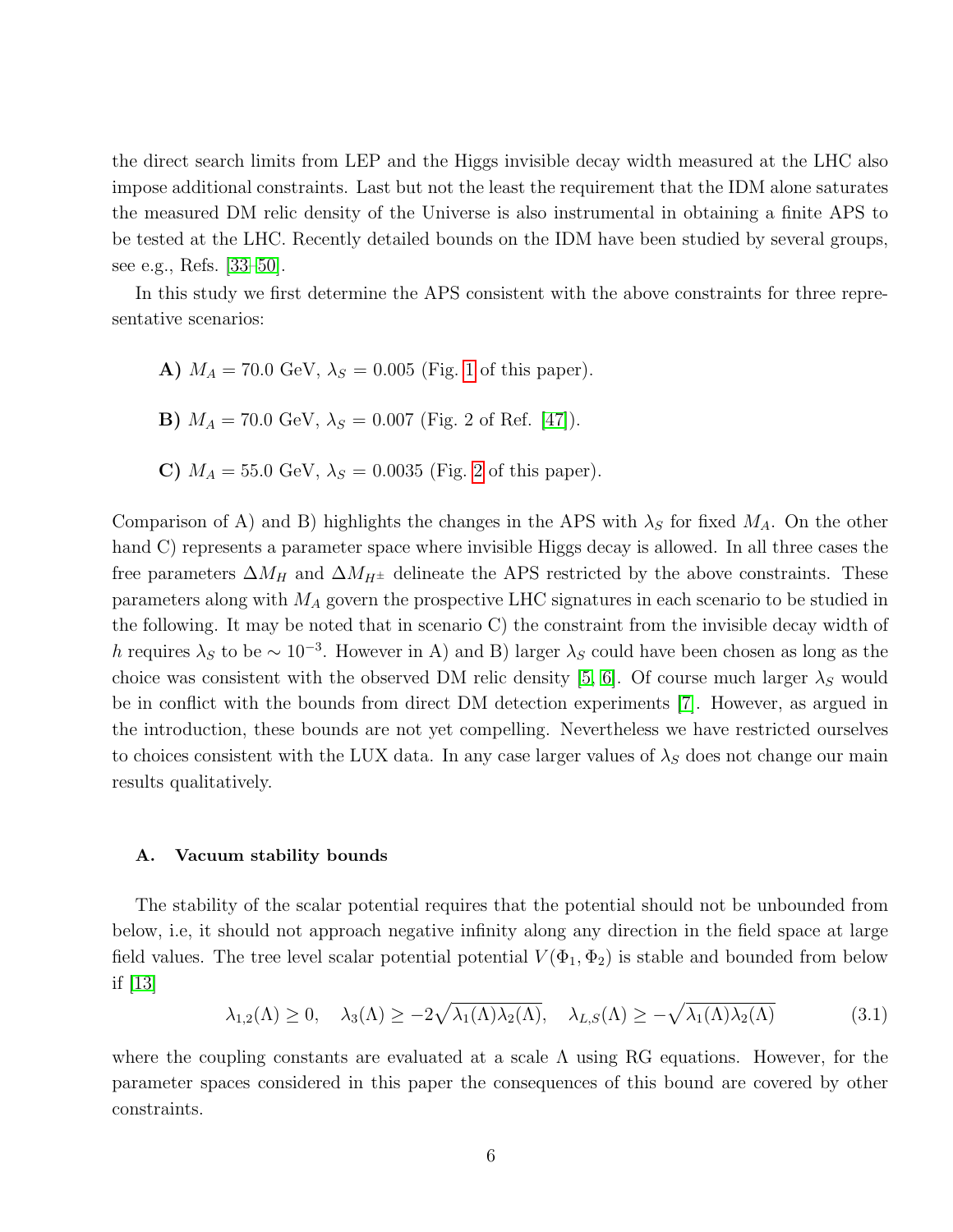### B. Perturbativity bounds

For the IDM to behave as a perturbative quantum field theory at any given scale  $\Lambda$ , one must impose the conditions on the couplings of radiatively improved scalar potential  $V(\Phi_1, \Phi_2)$  as,

$$
|\lambda_{1,2,3,4,5}| \le 4\pi. \tag{3.2}
$$

These upper bounds on the couplings  $\lambda_i$ 's at  $\Lambda$  restrict  $\Delta M_H$  and  $\Delta M_{H^{\pm}}$ .

#### C. Unitarity bounds

The parameters of the scalar potential are severely constrained by the unitarity of the S-matrix, which at high energies consists of the quartic couplings  $\lambda_i$ 's of the scalar potential. At very high field values, one obtains the S-matrix by using various scalar-scalar, gauge boson-gauge boson, and scalar-gauge boson scatterings [\[51\]](#page-20-0). The unitarity of the S-matrix demand that the absolute eigenvalues of the scattering matrix should be less than  $8\pi$  [\[52–](#page-20-1)[54\]](#page-20-2) upto a certain scale  $\Lambda$ . In this analysis we consider two choices of  $\Lambda$ : (i) the Planck scale and (ii) 10 TeV. The former choice, representing the case where the IDM is the low energy sector of grand dessert model, imposes very strong constraints on the allowed region in the  $\Delta M_H - \Delta M_{H^{\pm}}$ -plane as can be seen from the bounded regions in the lower left corners of Fig. [1](#page-7-0) (scenario A)) and Fig. [2](#page-8-0) (scenario C)) of this paper as well as Figs. [2](#page-6-0) (scenario B)) and 5 of Ref.  $[47]^2$  $[47]^2$ . It also follows by comparing these figures that for small  $\lambda_S$ , this constraint is fairly insensitive to the choice of of  $\lambda_S$ . For the latter choice of the scale signifies the onset of some beyond IDM physics at a scale  $\sim 10$  TeV. Here the relaxed unitarity constraints are much weaker leading to a larger APS in each case as is illustrated by the light green region of Fig. [1](#page-7-0) and the blue region in Fig.  $2<sup>3</sup>$  $2<sup>3</sup>$  $2<sup>3</sup>$ . We have checked that the entire parameter space shown in Fig. 2 of Ref. [\[47\]](#page-19-10) is allowed by the relaxed unitarity constraint.

## D. Bounds from electroweak precision experiments

Electroweak precision data has imposed bounds on the IDM via the Peskin-Takeuchi [\[55\]](#page-20-3) parameters S, T, U and the contributions of the additional scalars of the IDM to these parameters can be found in Refs. [\[52,](#page-20-1) [56\]](#page-20-4). We use the NNLO global electroweak fit results obtained by the Gfitter group [\[57\]](#page-20-5),

<span id="page-6-2"></span>
$$
\Delta S = 0.06 \pm 0.09, \quad \Delta T = 0.1 \pm 0.07 \tag{3.3}
$$

<span id="page-6-1"></span><span id="page-6-0"></span> $2$  We caution the reader that the color conventions are not the same in different figures.

<sup>3</sup> The narrow gaps beyond the left and the lower edge of the blue region in Fig. [2](#page-8-0) are due to the DM constraint as we shall see below.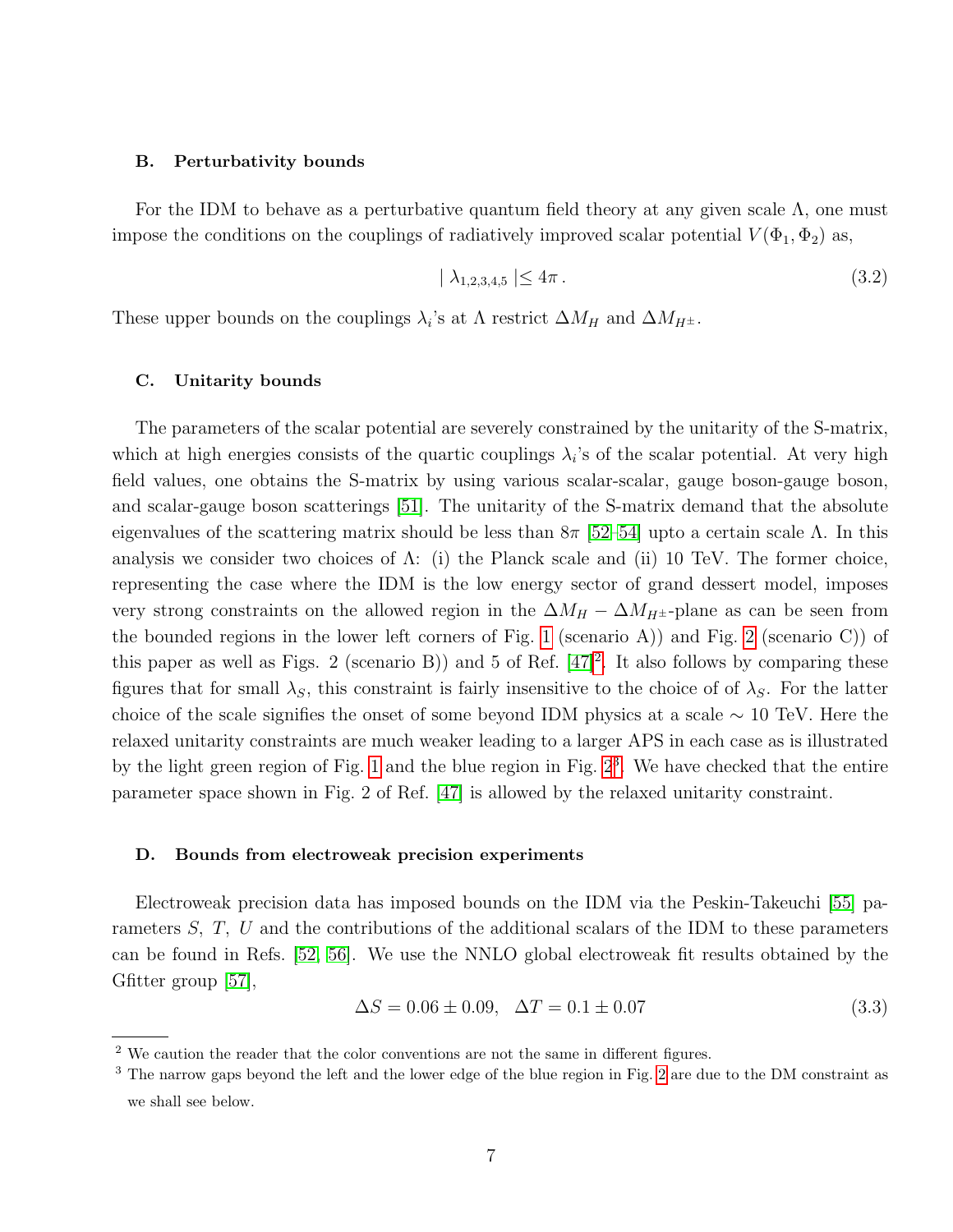with a correlation coefficient of  $+0.91$ , for  $\Delta U$  to be zero. We use eqn. [3.3](#page-6-2) as the contributions of the scalars in the IDM to  $\Delta U$  are indeed negligible. In Fig. [1,](#page-7-0) Fig. [2](#page-8-0) and Fig. 2 of Ref. [\[47\]](#page-19-10), the parameter space allowed by the  $\Delta T$  constraint at the  $2\sigma$  level is the region between the two red solid curves (the same color convention has been used in all figures). This constraint is roughly independent of  $\lambda_S$ . The entire parameter space in Fig. [1](#page-7-0) is allowed by the  $\Delta S$  constraint at the  $2\sigma$ level. It is well known that the  $\Delta T$  constraint primarily restricts the  $SU(2)$  breaking parameter  $\Delta M_H$  and  $\Delta M_{H^{\pm}}$ . However, it should be borne in mind that large values of these mass differences, though allowed by the electroweak precision data, are forbidden by the perturbativity and unitarity constraints. This results in an APS bounded from above as is illustrated in the above figures.

### E. Bounds from LHC diphoton signal strength

In the IDM, the  $H^{\pm}$  gives additional contributions to diphoton decay of the Higgs at one loop. The analytical expressions can be found in Refs. [\[58–](#page-20-6)[60\]](#page-20-7). The measured values are  $\mu_{\gamma\gamma} = 1.17 \pm 0.27$ from ATLAS [\[61\]](#page-20-8) and  $\mu_{\gamma\gamma} = 1.14_{-0.23}^{+0.26}$  from CMS [\[62\]](#page-20-9). The benchmark points used in this paper, are allowed at  $1.5\sigma$  by both the experiments.



<span id="page-7-0"></span>FIG. 1. The allowed parameter space in  $\Delta M_H - \Delta M_{H^{\pm}}$  plane for  $M_A = 70$  GeV and  $\lambda_S = 0.005$ . The constraints from the T parameter allows only the area between the solid red lines. In the green region in the lower left corner the unitarity bound is valid upto the Planck scale. In the light green region the unitarity bound is valid upto 10 TeV. The blue regions are allowed by the DM constraint at the  $3\sigma$  level [\[5\]](#page-18-4) and the relaxed unitarity constraint. The cross-hatched region is excluded from LEP II data.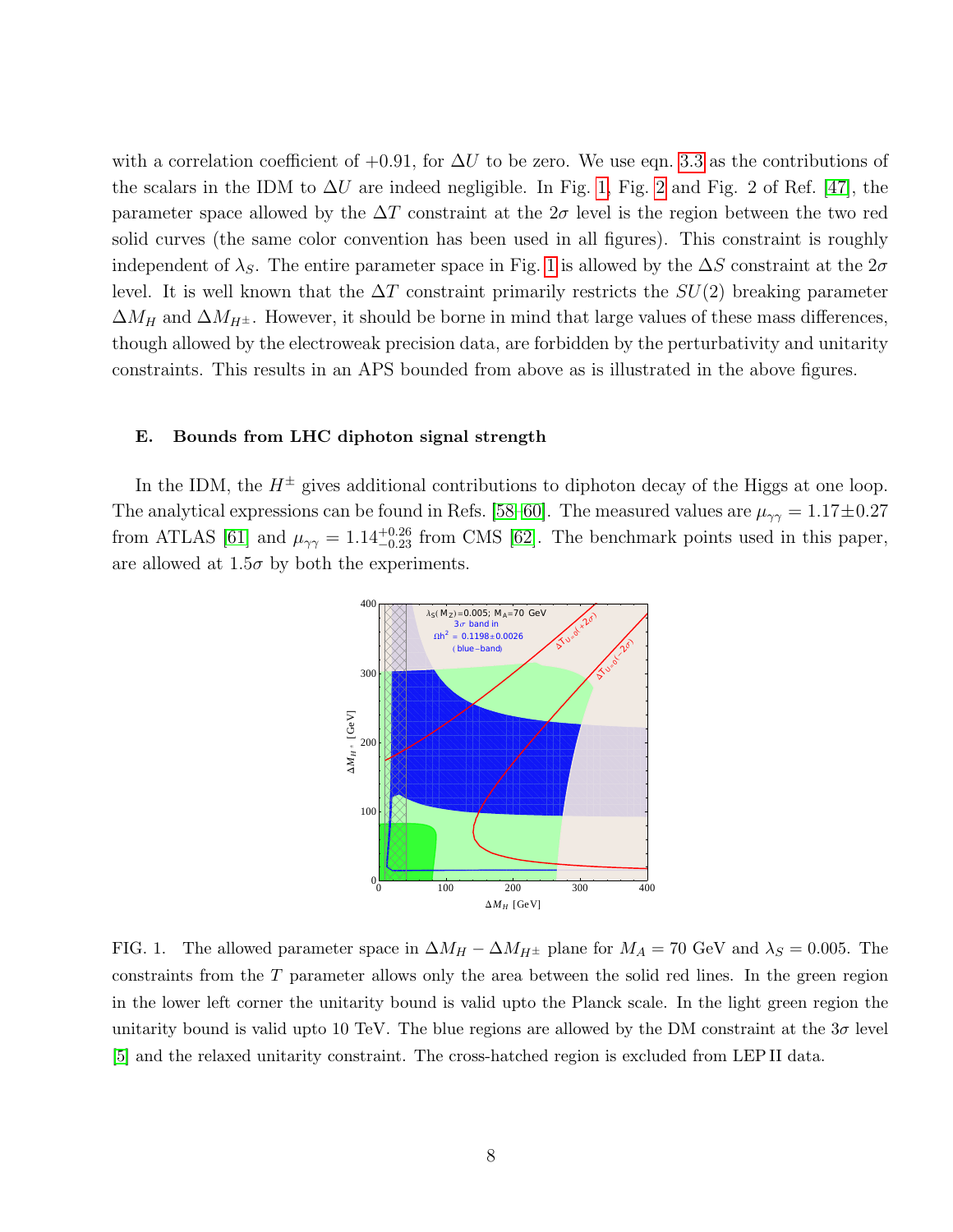#### F. Invisible Higgs decay bounds form LHC

If the inert particle mass less than  $\frac{M_h}{2}$  then Higgs can decays to pair of inert particles. LHC invisible Higgs decay [\[18–](#page-18-14)[20\]](#page-19-11) width puts stringent constraints on the parameter spaces for inert particle mass less than  $\frac{M_h}{2}$ . For more details see Refs. [\[36,](#page-19-12) [47,](#page-19-10) [63\]](#page-20-10). In scenario C) the BR of invisible h decay is approximately 0.05. In Fig. [3,](#page-9-0) we illustrate the parameter space where relic density is in the right ballpark as a function of DM masses for three choices of  $\lambda_s$ .



<span id="page-8-0"></span>FIG. 2. The allowed parameter space in  $\Delta M_H - \Delta M_{H^{\pm}}$  plane for  $M_A = 55$  GeV and  $\lambda_S = 0.0035$ . The constraints from the  $T$  parameter, LEP II and the stronger unitarity condition are as in Fig. [1.](#page-7-0) The blue region is allowed by the DM constraint at the  $3\sigma$  level [\[5\]](#page-18-4) and the weaker unitarity condition.

#### G. Direct search limits from LEP

The decays  $Z \to AH$ ,  $Z \to H^+H^-$ ,  $W^{\pm} \to AH^{\pm}$ , and  $W^{\pm} \to HH^{\pm}$  are restricted from Z and  $W^{\pm}$  decay widths at LEP. It implies  $M_A + M_H \geq M_Z$ ,  $2M_{H^{\pm}} \geq M_Z$ , and  $M_{H^{\pm}} + M_{H,A} \geq M_W$ . More stringent constraints on the IDM can be extracted from chargino [\[64\]](#page-20-11) and neutralino [\[65\]](#page-20-12) searches at LEP II: The charged Higgs mass  $M_{H^{\pm}} \geq 70$  GeV. The bound on  $M_A$  is rather involved: If  $M_A < 80$  GeV, then  $\Delta M_H$  should be either  $\leq 8$  GeV or  $\gtrsim 110$  GeV (see Fig. 7 of Ref. [\[65\]](#page-20-12)).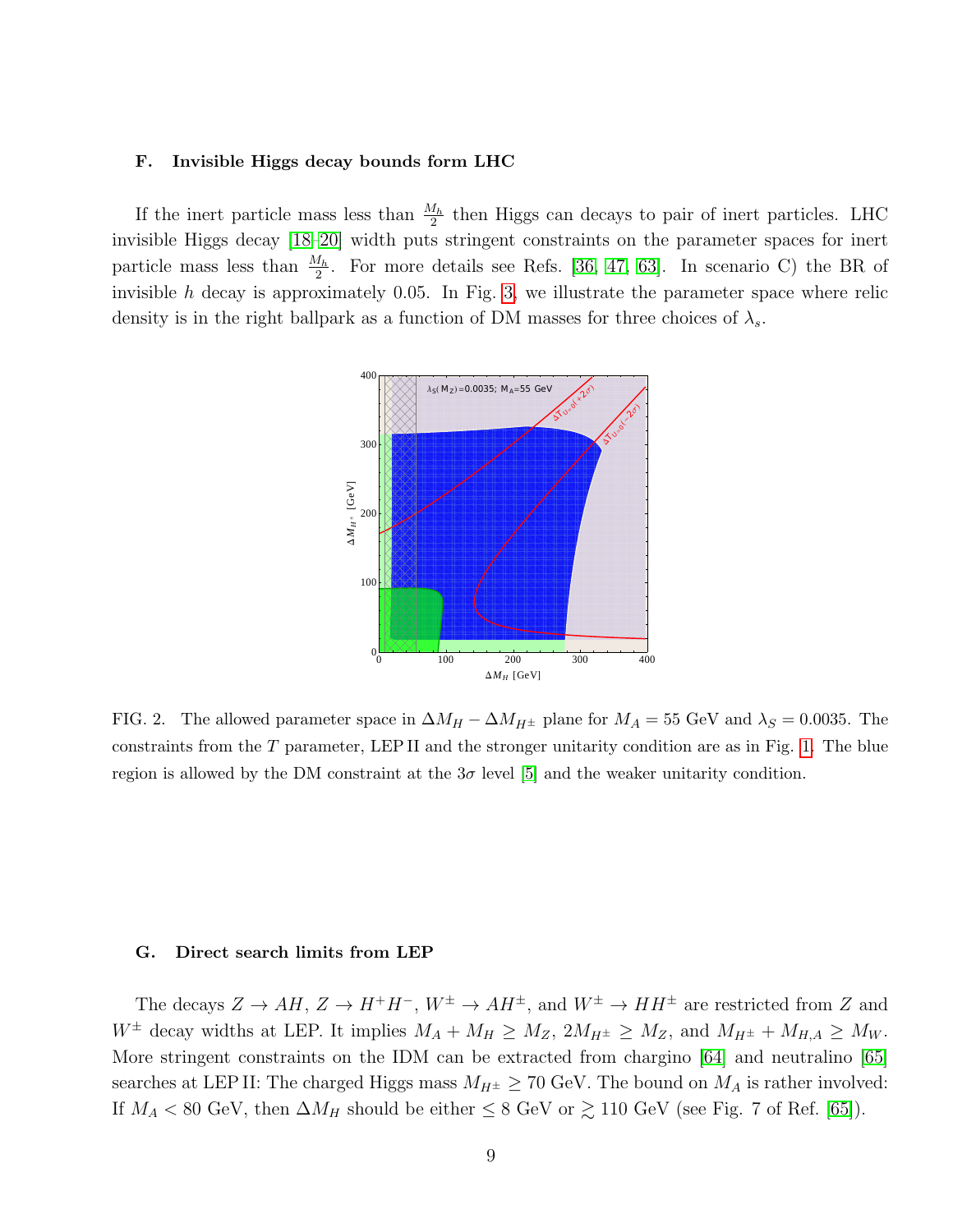

<span id="page-9-0"></span>FIG. 3. The DM relic density  $\Omega h^2$  as a function of the DM mass  $M_{DM} (\equiv M_A)$  for different values of the coupling:  $\lambda_S(M_Z) = 0.003$  (black), 0.005 (brown) and 0.007 (red), with  $\Delta M_{H^{\pm}} = \Delta M_H = 50$  GeV. The thin blue band corresponds to the observed DM relic density of the Universe at the  $3\sigma$  level.

#### H. Constraints from dark matter relic density

In the relic density calculation, the parameters  $\{M_A, \Delta M_H, \Delta M_{H^{\pm}}, \lambda_S\}$  play pivotal roles. In this model DM masses below 50 GeV are excluded by the measured DM relic density of the Universe and the invisible decay width [\[66\]](#page-20-13) of the Higgs from LHC global fit [\[26\]](#page-19-5). For  $50 < M_A < 75$  GeV (see Fig. [3\)](#page-9-0) and  $M_A \gtrsim 500$  GeV, we get DM relic density in the right ballpark. However, we do not pursue the heavy  $M_A$  option any further as it does not lead to interesting LHC signatures. For further details we refer the reader to Refs. [\[47,](#page-19-10) [63\]](#page-20-10). In Fig. [1](#page-7-0) (scenario A)), the upper and the narrow lower blue bands correspond to relic densities allowed by Planck [\[5\]](#page-18-4) and WMAP [\[6\]](#page-18-5) data within  $3\sigma$  for  $M_A = 70$  GeV and  $\lambda_S = 0.005$ . The dominant contribution comes from the process  $AA \to W^{\pm}W^{\mp*4}$  $AA \to W^{\pm}W^{\mp*4}$  $AA \to W^{\pm}W^{\mp*4}$ , although the process  $AA \to ZZ^*$  also contributes modestly. When  $M_H/M_{H^{\pm}}$  is close to the DM mass (the narrow blue bands in Fig. [1\)](#page-7-0), the contributions coming from co-annihilation [\[67\]](#page-20-14) between  $A, H/A, H^{\pm}$  are also significant [\[68\]](#page-20-15). Due to the stronger unitarity constraint upto the Planck scale (see the darker green region of Fig. [1\)](#page-7-0) only the thin lower blue band is allowed. If instead the weaker unitarity constraint is imposed then a sizeable part of the upper blue band is also allowed. Comparing with Fig. 2 of Ref. [\[47\]](#page-19-10), it follows that for a larger  $\lambda_S$  (= 0.007), the upper blue band shifts downwards along the  $\Delta M_{H^{\pm}}$ -axis. In this case the enhanced contributions coming from h-mediated s-channel processes allow the lower values of  $\Delta M_{H^{\pm}}$ . However,  $\Delta M_H$  almost remains unchanged. On the other hand for still smaller  $\lambda_S$ 

<span id="page-9-1"></span><sup>&</sup>lt;sup>4</sup> The virtual  $W^{\pm*}$  decays to quarks and leptons.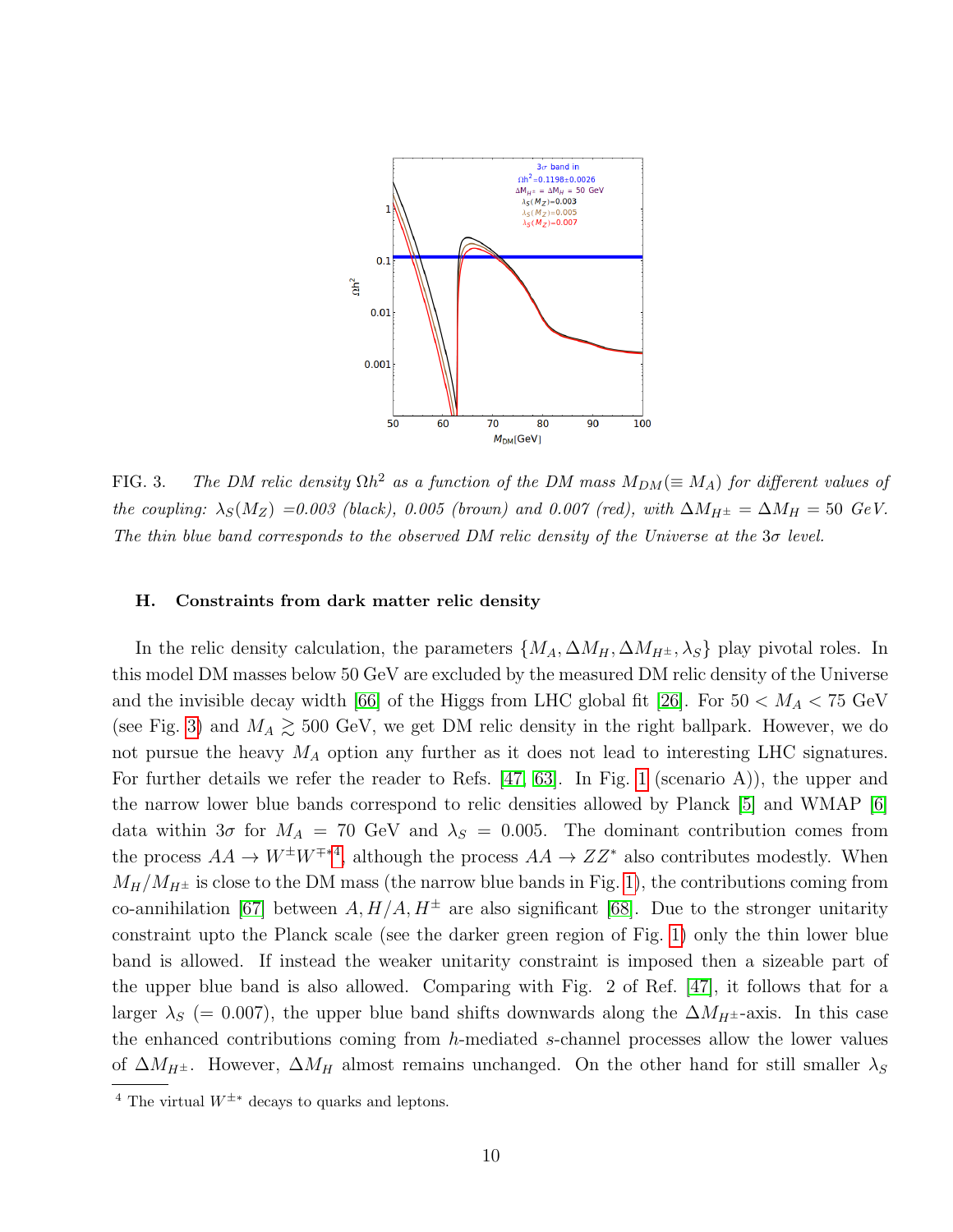(e.g., 0.001) the DM constraint allow only narrow strips in the parameter space (see Fig. 5 of Ref. [\[47\]](#page-19-10)). It is worth noting that the apparently large APS, which opens up due to the relaxation of unitarity constraints, is severely reduced by the very tight relic density constraints resulting in an APS bounded from above. In scenario C) (Fig. 2) the main contribution to the relic density comes from the process  $AA \rightarrow b\bar{b}$  via h exchange. The parameter space allowed by the DM constraint in this case is much larger compared to the other scenarios. The entire  $\Delta M_{H^{\pm}} - \Delta M_H$  plane for  $\Delta M_{H^{\pm}}$ ,  $\Delta M_H \gtrsim 12$  GeV is allowed by WMAP and Planck data. Of course the unitarity bounds and the T-parameter constraints restores a finite APS.

We conclude by noting that the allowed parameter space of the IDM is severely restricted by the perturbativity, unitarity, electroweak precision data and DM relic density constraints resulting in a bounded APS in all the scenarios we have studied. In the next turn our attention to the LHC signatures viable in these APSs and to illustrate the signatures with benchmark points consistent with all constraints.

## IV. THE MULTILEPTON SIGNATURES AT THE LHC

Due to the  $\mathbb{Z}_2$  symmetry the inert scalars are produced in pairs. The dominant production processes at the LHC are  $H^{\pm}H$ ,  $H^{\pm}A$  and  $H^{\pm}H^-$ . The heavier scalar  $H^{\pm}$  (H) eventually decays into the SM gauge boson  $W(Z)$  and the stable inert scalar A that escapes the detector giving rise to  $E_T$ . Depending on the decay modes of  $W, Z$ , various final states can be observed at future LHC experiments(e.g. jets  $+\not{E}_T$ , leptons  $+\not{E}_T$ , jets + leptons  $+\not{E}_T$ ). For reasons discussed in the introduction we focus on the m-leptons  $+$   $\cancel{E}_T$  + X topologies with  $m = 3, 4$  and 5, where X stands for any number of jets. Thus if some of the gauge bosons in the final state provide the required number of leptons, the others decay hadronically.

In our analysis, we have used FeynRules [\[69\]](#page-20-16) to generate IDM model files and micrOMEGAs [\[70\]](#page-20-17) to calculate relic density of A. Signal events are generated using CALCHEP 3.6.23 [\[71\]](#page-20-18) and hadronization, showering are done by PYTHIA 6.4 [\[72\]](#page-20-19) using calchep-pythia interface. Each Background event is generated with one extra jet at parton level using ALPGEN [\[73\]](#page-20-20) with MLM matching [\[74\]](#page-20-21) scheme to avoid double counting of jets and then passed to PYTHIA for hadroniza-tion and showering. Jets are reconstructed using Fastjet [\[75\]](#page-20-22) with anti- $K_T$  [\[76\]](#page-20-23) algorithm using the size parameter  $R = 0.5$  and jet  $P_T$  threshold of 20 GeV and  $|\eta| < 2.5$ . Each lepton is selected with  $P_T > 10$  GeV,  $|\eta| < 2.5$  and is required to pass the isolation cuts as defined by the ATLAS and CMS Collaborations [\[77,](#page-20-24) [78\]](#page-20-25). We have used CTEQ6L [\[79\]](#page-20-26) for Parton Distribution Functions for all our simulations.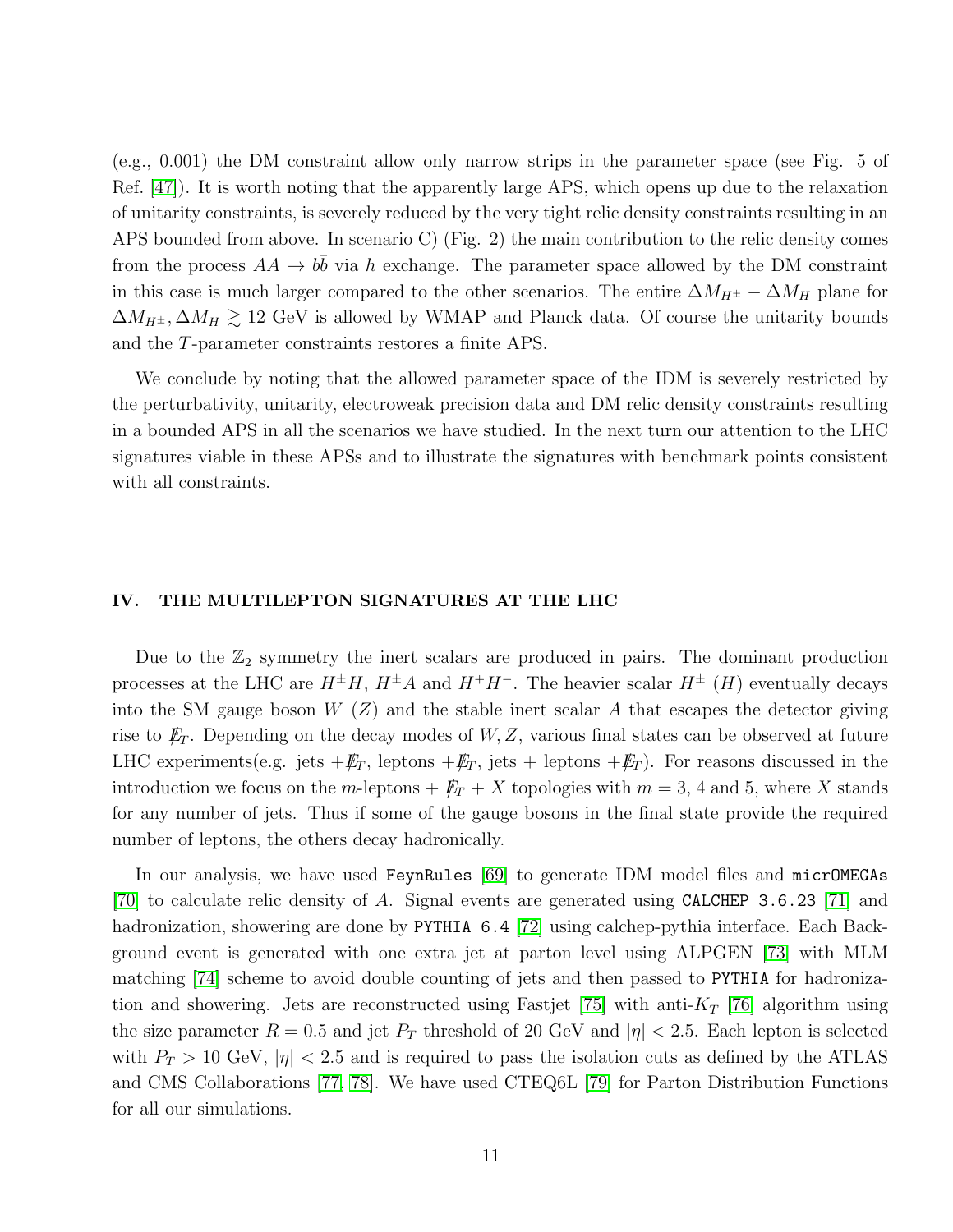#### A. The  $3l + \not\!\!{E}_T$  signal

First, we concentrate on the  $3l + \not{E}_T + X$  final state. The dominant contribution comes from the processes :

•  $pp \to H^{\pm}H$  followed by  $H^{\pm} \to W^{\pm}A/W^{\pm}H$ ,  $H \to ZA$ 

However, depending on  $\Delta M_{H^{\pm}H} = |M_{H^{\pm}} - M_H|$  the following processses may also contribute

- $pp \to H^{\pm}A$  followed by  $H^{\pm} \to W^{\pm}H$ ,  $H \to ZA$
- $pp \to H^{\pm} H^{\mp}$  followed by  $H^{\pm} \to W^{\pm} H/W^{\pm} A$

 $W^{\pm}$  and Z decay into leptons  $(W^{\pm} \to l^{\pm} \nu, Z \to l^+ l^-)$ , where l stands for e or  $\mu$ . Here  $H^{\pm}$  decays to  $W^{\pm}A$  with Branching Ratio (BR) almost 100% for  $M_{H^{\pm}} > (M_W + M_A)$ . For lower  $M_{H^{\pm}}$ , the decay can occur via a virtual  $W^{\pm}$  boson.  $H^{\pm}$  can also decay into  $HW^{\pm}$  with sufficiently large BRs if the decay is kinematically allowed. In most cases H will decays into  $ZA$  with 100% BR, where Z can be either off-shell or on-shell depending on  $\Delta M_H$ . However, if  $M_H > M_{H^{\pm}}$ ,  $H \to W^{\mp} H^{\pm}$ may be a competing mode.

The dominant SM backgrounds giving trilepton final states are :

- $W^{\pm}Z$  production where both  $W^{\pm}$  and Z decay into leptons.
- ZZ production followed by leptonic decays of both Z bosons.
- $t\bar{t}Z$  followed by  $Z \to l^+l^-, t(\bar{t}) \to b(\bar{b})W^+(W^-)$  and one of the two W's decays into leptons.
- VVV (where  $V = W^{\pm}, Z$ ) production where leptonic decays of  $W^{\pm}, Z$  may lead to final states with  $3l + E_T$ .

In this paper we focus on the experiments at 13 TeV. In order to suppress the large SM background we have employed the following cuts :

- Exactly 3 isolated leptons are required.
- $E_T > 100$  GeV.
- If invariant mass of any SFOS (Same Flavour Opposite Sign) pair of leptons is found to be in the range 81.2–101.2 GeV, the event is rejected.

The dominant WZ background inevitably contains an on-shell Z boson, i.e., the invariant mass distribution of a SFOS lepton pair peaks around  $M_Z$ . This immediately suggests that the last cut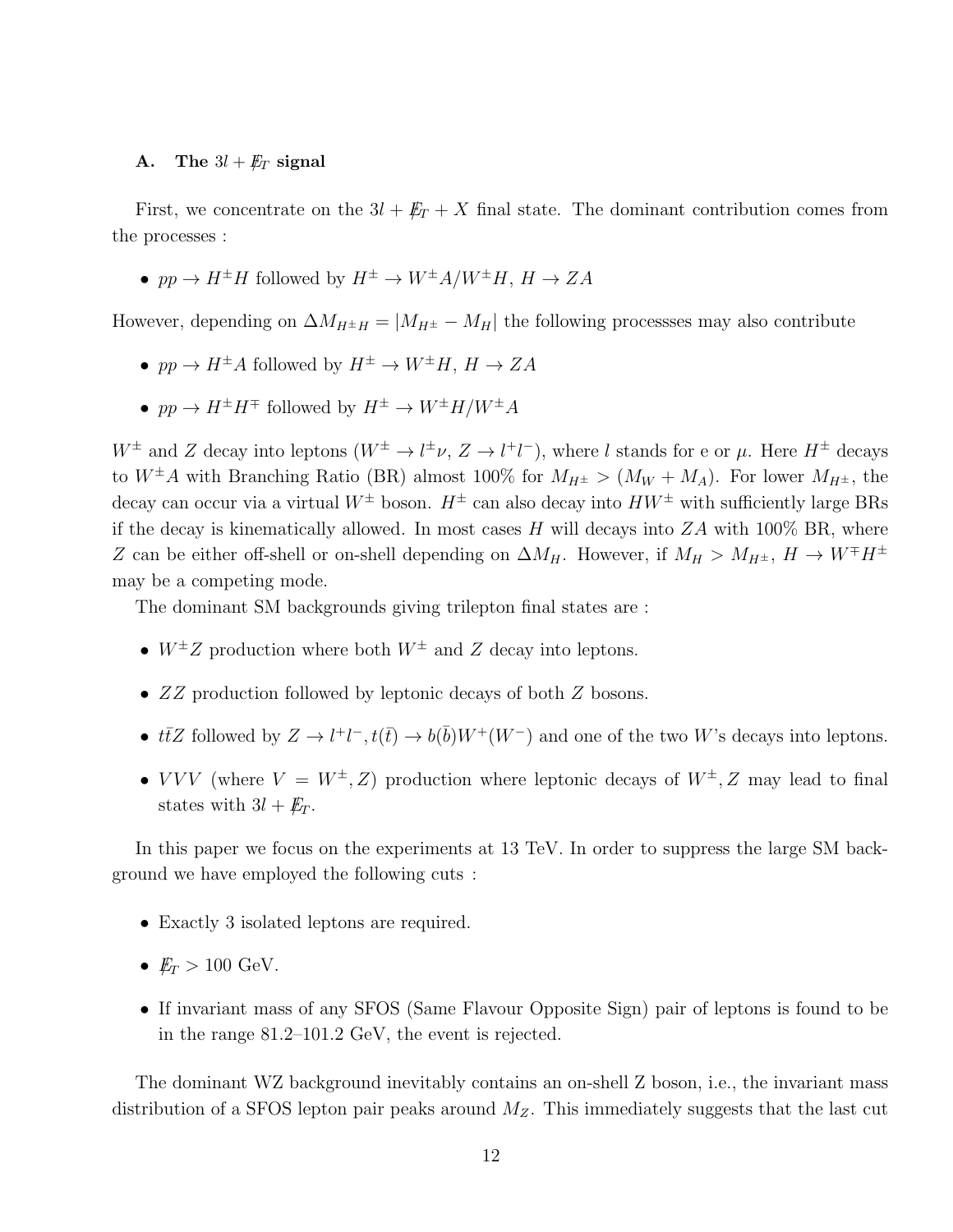can suppress the background significantly if the signal events do not contain an on-shell Z boson. The number of background events after all cuts is 4039.8 for an integrated luminosity of 3000 fb<sup>-1</sup>.

We have introduced in section 3 three representative scenarios A) - C). Benchmark points (BP1 - BP12) satisfying all constraints discussed in section 3 are chosen from these scenarios and displayed in Table [I.](#page-13-0) The relevant production cross sections and BRs are listed in Table [II.](#page-14-0) From this information it readily follows that the event rates for different multilepton signals before applying the kinematical selections is already modest. Moreover the spectrum of the additional scalars are somewhat compressed due to the constraints discussed in the last section. As a result the  $E_T$  spectra of various signals tend to be rather soft. This is why one has to wait for sufficiently large integrated luminosity for observing the signals as we shall see in this section.

We begin with case B) (Fig. 2 of [\[47\]](#page-19-10)) with  $\lambda_S = 0.007$  and  $M_A = 70$  GeV (see BP1 - BP4). If we require unitarity upto the Planck scale (i.e., a grand desert type scenario) a tiny part of the total parameter space (the white region in the lower left corner of Fig. 2 of [\[47\]](#page-19-10)) survive. The intersection of this region with the parameter space allowed by the DM (the upper and lower blue bands), the T-parameter and other constraints constitute the APS. In the entire APS both W and Z bosons in the signal are off-shell since  $\Delta M_{H^{\pm}}$  and  $\Delta M_{H}$  are relatively small. This, as discussed above, enables one to probe the whole APS via the trilepton signal at the LHC with an integrated luminosity of  $\approx 3000$  fb<sup>-1</sup>. The significance of the signal for BP1 belonging to the lower narrow blue band (see Table 3) is encouraging. Similar promising results for BP2 and BP3 in the upper blue band are also in the same Table.

As already noted in section 3 if the scale of the validity of the unitarity constraint is relaxed to 10 TeV assuming this to be the onset of some new physics the entire parameter space shown in Fig. 2 of [\[47\]](#page-19-10) becomes consistent with this relaxed constraint. Consequently the entire broader blue band, subject to the T-parameter and other constraints, belongs to the APS. However, only points with  $\Delta M_H \leq M_Z$  can be probed at the LHC as has already been noted. On the other hand almost all  $M_{H^{\pm}}$  allowed by the vertical width of the APS can be probed by the future LHC experiments with integrated luminosity 3000 fb<sup>-1</sup>. In Table [III](#page-15-0) BP4 near the upper edge of the APS illustrates the significance of the signal.

In scenario A) represented by BP5-BP8, the upper blue band allowed by the DM constraint is shifted to higher  $\Delta M_{H^{\pm}}$  compared to that in scenario B) (see Fig. [1\)](#page-7-0). As a result the stronger unitarity, the DM and the T-parameter constraints allow a small APS consisting of a part of the horizontal blue band corresponding to  $\Delta M_{H^{\pm}} \approx 15$  GeV. Similar conclusions hold for still smaller  $\lambda_S$  as can be seen from Fig. 5 of [\[47\]](#page-19-10) with  $\lambda_S = 0.001$ . In all such cases the entire APS can be probed by the LHC experiments at 13 TeV with integrated luminosity of about 3000 fb<sup>-1</sup>. If instead the weaker unitarity constraint is invoked the APS includes a part of the broader blue region in Fig. [1](#page-7-0) consistent with all constraints. The portion corresponding to  $\Delta M_H < M_Z$  can be probed as is illustrated by BP5-8 in Table [III.](#page-15-0) Note that for BP6 - 8,  $\Delta M_{H^{\pm}H}$  is larger than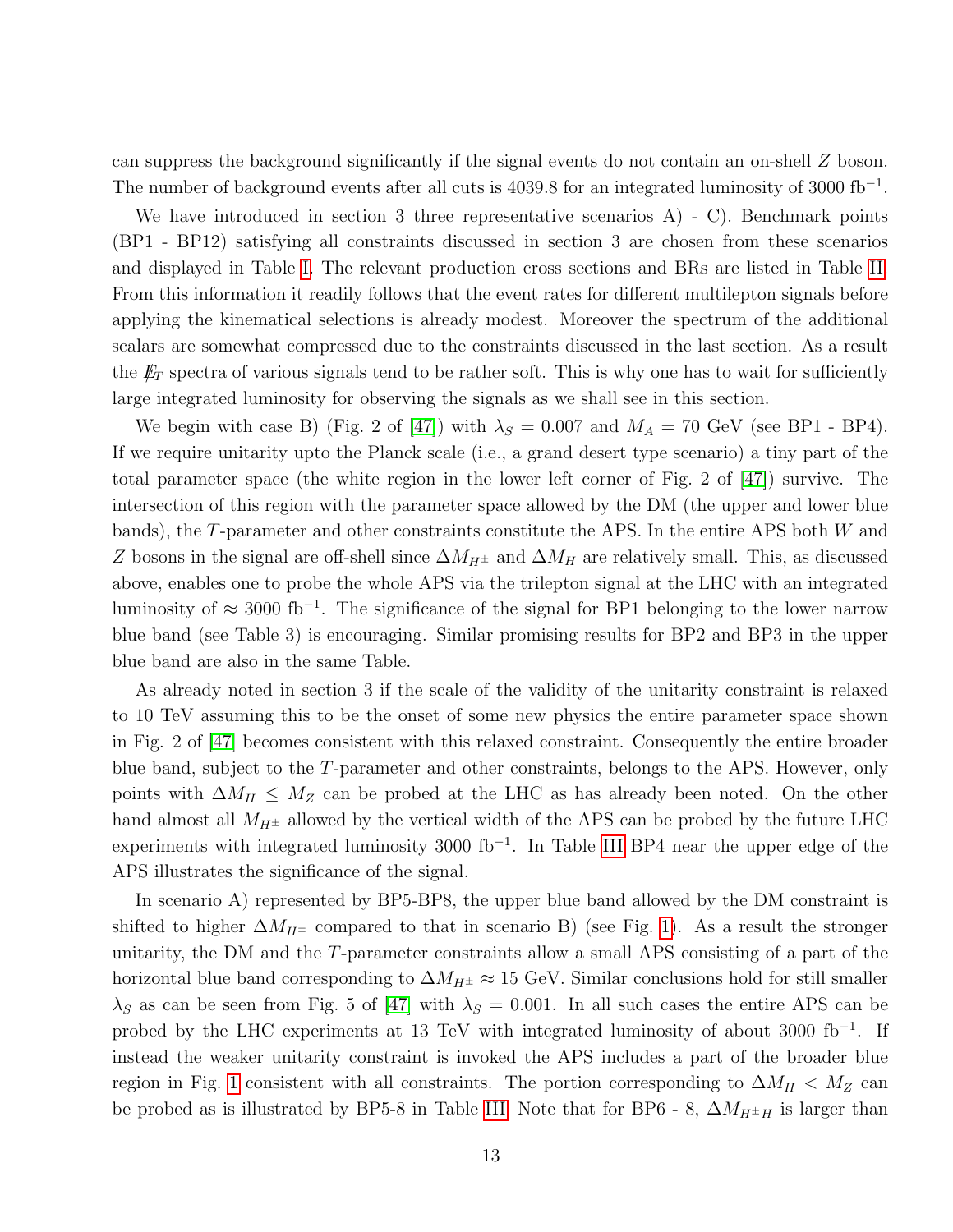$M_W$  so that the decay  $H^{\pm} \to HW$  is kinematically allowed and occurs with fairly large BR (see Table [II\)](#page-14-0). As a result, the pair production processes  $H^{\pm}H$ ,  $H^{\pm}A$  and  $H^{\mp}H^-$  can contribute to  $3l + E_T + X$  signal. These processes are also potential sources of the 4l and 5l signatures which will be discussed below. It can be readily seen from Fig. [1](#page-7-0) that for  $\Delta M_{H^{\pm}} \gtrsim 210$  GeV, the T parameter constraint implies that H necessarily decays into on-shell Z bosons. Thus in this scenario  $M_{H^{\pm}} \leq$ 280 GeV can be probed by the future LHC experiments for the above integrated luminosity. This is illustrated by BP8 in table III. As discussed above lowering  $\lambda_S$  shifts the broader blue band upwards. As a result the part of the APS accessible to LHC will further shrink for smaller  $\lambda_S$ .

Next we discuss the scenario C) with  $M_A = 55$  GeV and  $\lambda_S = 0.0035$ . In the APS compatible with the strong unitarity condition, the LEP and the DM constraints (see Fig. [2\)](#page-8-0) we have  $\Delta M_H$  <  $M_Z$ . Thus the entire allowed region can be probed with integrated luminosity 3000  $fb^{-1}$ . If instead the relaxed unitarity is imposed then the APS is larger (see Fig. [2\)](#page-8-0). If  $\Delta M_H < M_Z$  is required for a healthy signal,  $\Delta M_{H^{\pm}}$  must be in the range 12−210 GeV. The BPs 9-12 in Table [I](#page-13-0) illustrate this. For BPs 9 and 10,  $H^{\pm}$  is much heavier than H leading to the decay  $H^{\pm} \to WH$  with appreciable BR. On the other hand, for BP11 H is heavier its decay into  $H^{\pm}W$  with a BR large enough for a multilepton signal is allowed. BP12 represents the reach in  $M_{H^{\pm}}$ . This scenario can potentially lead to the invisible Higgs decay signal. The additional confirmation may indeed come from the multilepton signatures.

| Benchmark       | $\lambda_S$ | Masses in GeV |               |       |
|-----------------|-------------|---------------|---------------|-------|
| Points          |             | $M_A$         | $M_{H^{\pm}}$ | $M_H$ |
| BP1             |             |               | 85            | 140   |
| BP2             | 0.007       | 70            | 120           | 150   |
| BP3             |             |               | 150           | 140   |
| BP4             |             |               | 170           | 120   |
| BP <sub>5</sub> |             |               | 200           | 150   |
| BP <sub>6</sub> | 0.005       | 70            | 240           | 130   |
| BP7             |             |               | 260           | 120   |
| BP8             |             |               | 280           | 160   |
| BP <sub>9</sub> |             |               | 75            | 135   |
| BP10            | 0.0035      | 55            | 175           | 125   |
| <b>BP11</b>     |             |               | 235           | 115   |
| BP12            |             |               | 265           | 115   |

<span id="page-13-0"></span>TABLE I. A list of the BPs used in our analysis.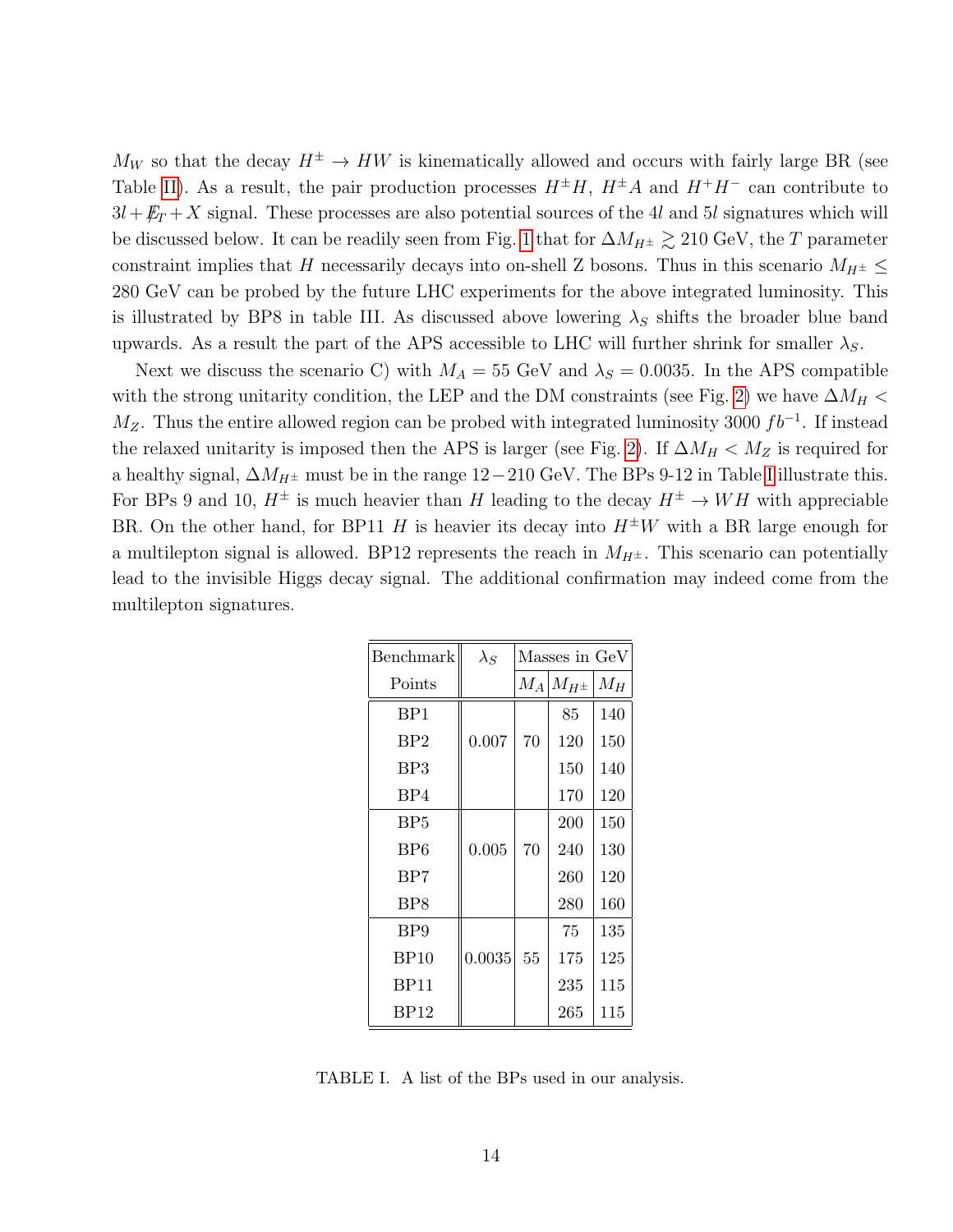| Cross-sections                      | Benchmark points |                 |                   |                               |                                     |                 |
|-------------------------------------|------------------|-----------------|-------------------|-------------------------------|-------------------------------------|-----------------|
| and BRs                             | BP1              | BP2             | BP3               | BP4                           | BP5                                 | BP <sub>6</sub> |
| $H^{\pm}H$                          |                  |                 |                   |                               | 235.8 124.7 96.73 94.97 47.72 37.09 |                 |
| $H^{\pm}A$                          |                  |                 |                   |                               |                                     | 61.78           |
| $H^+H^-$                            |                  |                 |                   |                               |                                     | 10.07           |
| $H^{\pm} \to l^{\pm} \nu A$         |                  |                 |                   | 0.226 0.226 0.225 0.224 0.226 |                                     | 0.188           |
| $H^\pm \to l^\pm \nu H$             | $\ast$           | $\ast$          | $\ast$            | $\ast$                        | $\ast$                              | 0.042           |
| $H \to l^+l^-A$                     |                  |                 |                   | 0.037 0.067 0.069 0.069       | 0.069                               | 0.069           |
| $H \to l^{\pm} \nu H^{\mp}$         | 0.101            | $\ast$          | $\ast$            | $\ast$                        | $\ast$                              | $\ast$          |
| Cross-sections                      | Benchmark points |                 |                   |                               |                                     |                 |
|                                     |                  |                 |                   |                               |                                     |                 |
| and BRs                             | BP7              | BP <sub>8</sub> | BP9               | BP10 BP11                     |                                     | BP12            |
| $H^{\pm}H$                          |                  |                 | 32.49 19.42 298.7 | 84.0                          | 44.76 32.05                         |                 |
| $H^{\pm}A$                          |                  | 47.95 37.70     |                   |                               | 74.31                               | 49.91           |
| $H^+H^-$                            | 7.72             | 6.07            |                   |                               | 10.94                               | 7.35            |
| $H^{\pm} \to l^{\pm} \nu A$         | 0.15             |                 |                   |                               | 0.183 0.225 0.224 0.168 0.148       |                 |
| $H^{\pm} \rightarrow l^{\pm} \nu H$ |                  | 0.070 0.036     | $\ast$            | $\ast$                        | 0.052 0.071                         |                 |
| $H \to l^+l^-A$                     |                  | 0.069 0.069     |                   | 0.042 0.069                   | 0.069                               | 0.069           |

<span id="page-14-0"></span>TABLE II. Leading order cross-sections (in fb) for  $H^{\pm}H$ ,  $H^{\pm}A$  and  $H^+H^-$  production processes at  $\sqrt{s} = 13$  TeV and their leptonic BRs for BPs defined in Table [I.](#page-13-0) For each BP only the processes that can lead to  $\geq$  3 leptons in the final state are shown. '-' indicates that the process cannot give multileptons and '\*' indicates that the corresponding decay mode is absent.

In Table [III,](#page-15-0) we summarize our results for  $3l + \not{E}_T$  final state assuming an integrated luminosity of 3000 fb<sup>-1</sup> where the total SM background (B) is found to be 4039.8. For almost all the BPs, the significance of the signal exceeds  $5\sigma$  which indicates a good chance of discovery in future LHC experiments. The numbers in brackets indicate the signal significance for 300 fb<sup>−</sup><sup>1</sup> of integrated luminosity. Note that, some of them highlights early hints of new physics at the LHC.

### **B.**  $4l + \not\!\!E_T$  signal

In this section, we discuss the  $4l + \not{E}_T + X$  signatures. The dominant contributions to signal comes from the processes :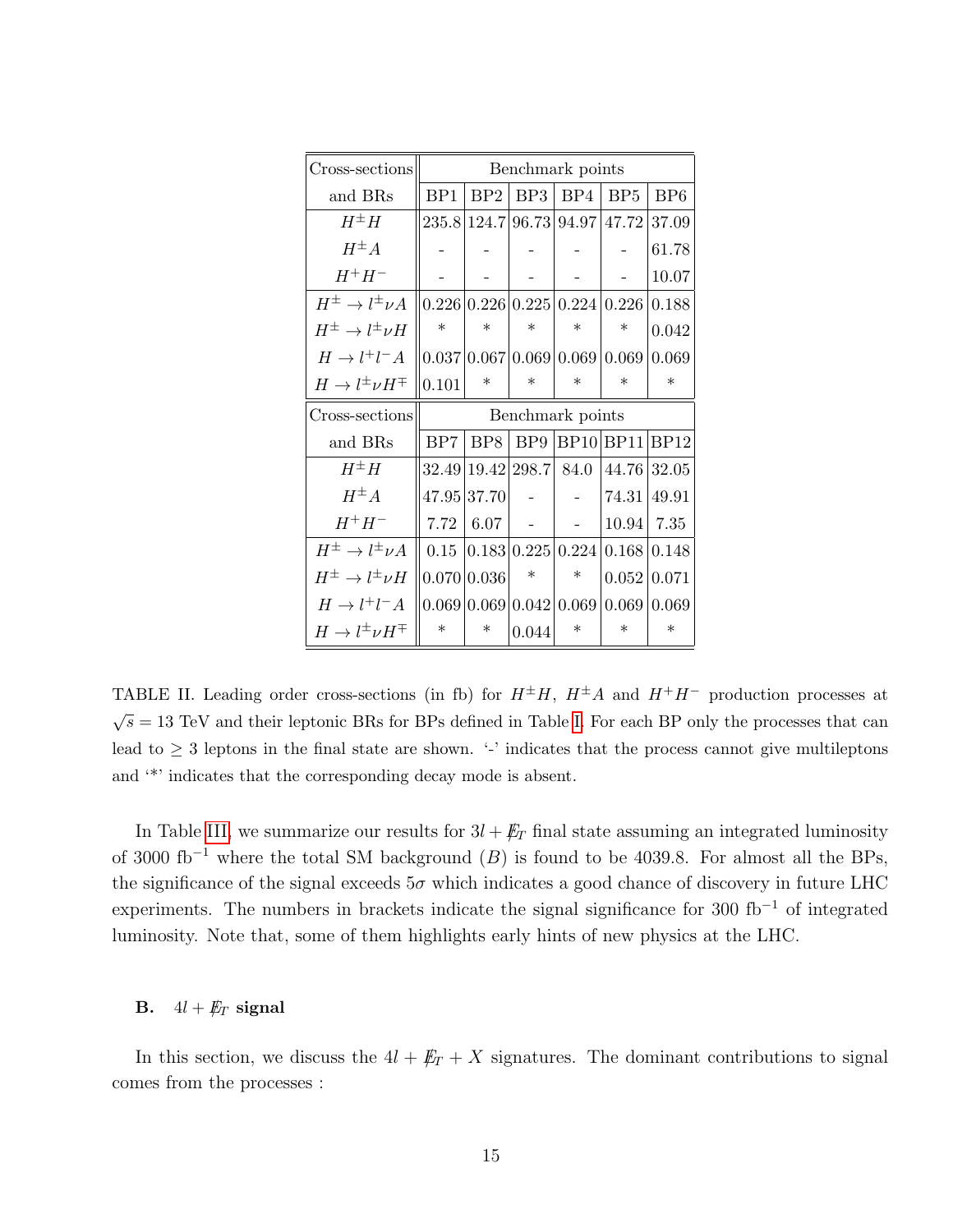|                 | Benchmark Signal events | $S/\sqrt{B}$ |                 | Benchmark Signal events | $S/\sqrt{B}$ |
|-----------------|-------------------------|--------------|-----------------|-------------------------|--------------|
| Points          | after cuts $(S)$        |              | Points          | after cuts $(S)$        |              |
| BP <sub>1</sub> | 405.0                   | 6.37(2.01)   | B <sub>P7</sub> | 502.3                   | 7.90(2.50)   |
| BP2             | 535.8                   | 8.42(2.66)   | BP <sub>8</sub> | 373.7                   | 5.87(1.85)   |
| BP <sub>3</sub> | 442.2                   | 6.95(2.19)   | BP <sub>9</sub> | 641.5                   | 10.1(3.19)   |
| BP4             | 298.8                   | 4.70(1.48)   | <b>BP10</b>     | 491.6                   | 7.73(2.44)   |
| BP5             | 372.0                   | 5.85(1.85)   | BP11            | 676.6                   | 10.64(3.36)  |
| BP6             | 472.8                   | 7.43(2.35)   | BP12            | 617.8                   | 9.72(3.07)   |

<span id="page-15-0"></span>TABLE III. The number of  $3l$  events (denoted by  $S$ ) surviving the cuts defined in the text and also the statistical significance (defined as  $S/\sqrt{B}$ ) at  $\sqrt{s} = 13$  TeV for an integrated luminosity of 3000 fb<sup>-1</sup> are given for all BPs defined in Table [I.](#page-13-0) The number of total SM background (denoted by  $B$ ) is 4039.8. The numbers in brackets represent the statistical significance for 300 fb<sup>-1</sup> of integrated luminosity.

- $pp \to H^{\pm}H$  followed by  $H^{\pm} \to W^{\pm}H$  and  $H \to l^{+}l^{-}A$
- pp  $\rightarrow H^+H^-$  where either both  $H^+$  and  $H^-$  decay into  $W^+H$  or one into  $W^-H$  and other into  $W^{\pm}A$

The main SM backgrounds are the following :

- ZZ production followed by the leptonic decays of both Z bosons,  $Z \rightarrow l^+l^-$ .
- $W^{\pm}W^{\mp}Z$  production where both  $W^{\pm}$  and Z decay leptonically,  $W^{\pm} \to l^{\pm} \nu$  and  $Z \to l^{\mp}l^-$
- $W^{\pm}ZZ$  production where two Z bosons decay into lepton pairs.
- ZZZ production followed by leptonic decays of any two Z bosons.
- Finally  $t\bar{t}Z$  production followed by  $Z \to l^+l^-$  and  $t(\bar{t}) \to b(\bar{b})W^+(W^-), W^{\pm} \to l^{\pm} \nu$

We apply the following set of cuts in our analysis to suppress the background as well as to select signal events :

- Exactly 4 isolated leptons are required.
- A cut of 80 GeV on  $E_T$ . Note that, this cut is strong enough to suppress the potentially strong background coming from  $ZZ$  which has a comparatively soft  $\rlap{\,/}E_T$  distribution.
- Finally, an event with at least one SFOS lepton pair with invariant mass in the range 81.2 − 101.2 GeV is rejected.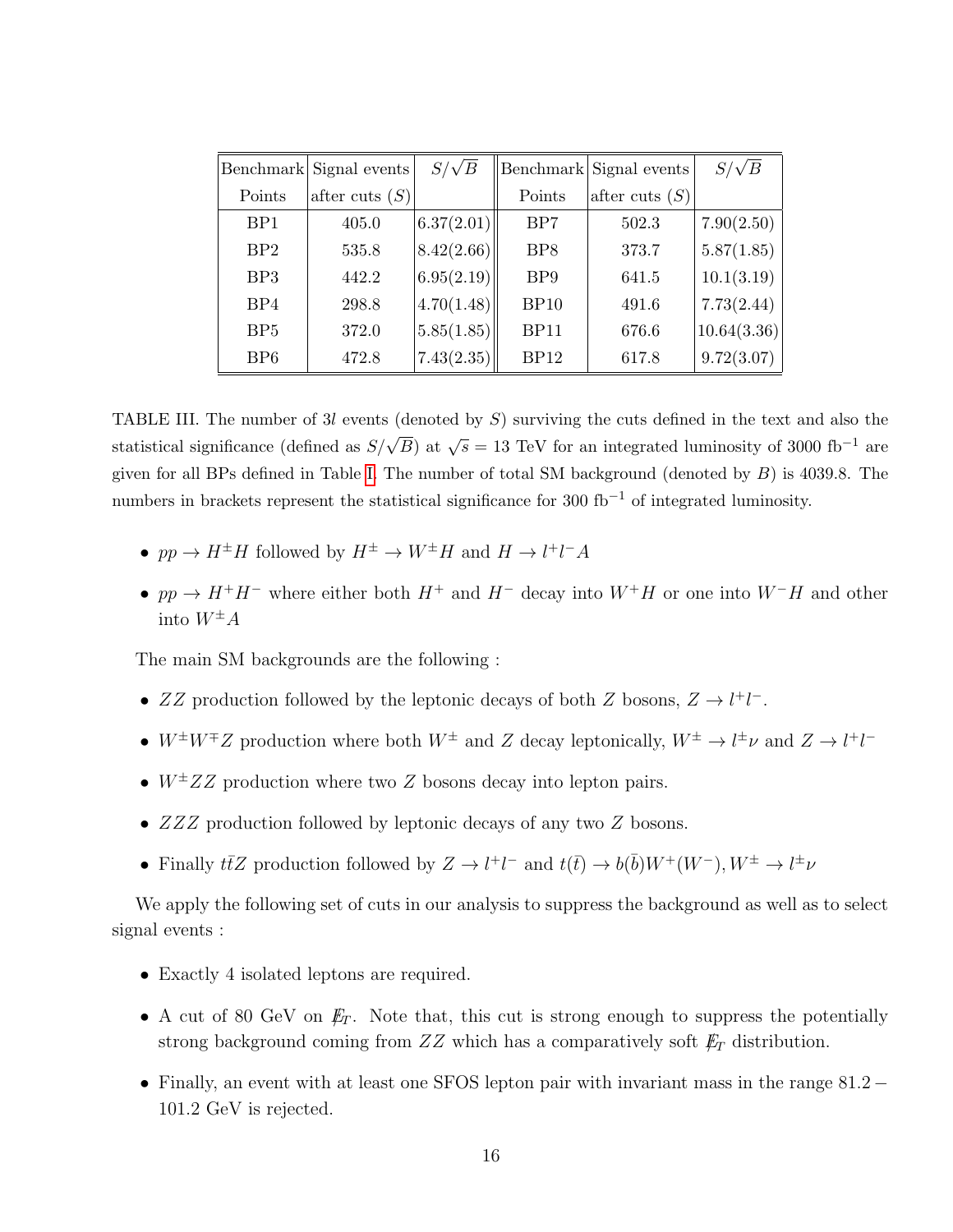After applying the above cuts, the number of total background events  $(B)$  reduces to 36.9 for  $3000$  fb<sup>-1</sup> of integrated luminosity.

Table [IV](#page-16-0) shows the simulation results corresponding to the BPs introduced in Table [I.](#page-13-0) In many cases observable signals with integrated luminosity somewhat larger than the typical choice of 3000  $fb^{-1}$  may be expected.

|                             | Benchmark Signal events $ S/\sqrt{B}  $ Benchmark Signal events $ S/\sqrt{B}  $ |      |                  |                  |      |
|-----------------------------|---------------------------------------------------------------------------------|------|------------------|------------------|------|
| Points                      | after cuts $(S)$                                                                |      | Points           | after cuts $(S)$ |      |
| B <sub>P6</sub>             | 21.49                                                                           | 3.53 | BP <sub>11</sub> | 31.83            | 5.30 |
| B <sub>P7</sub>             | 21.16                                                                           | 3.45 | BP12             | 27.65            | 4.55 |
| B <sub>P</sub> <sup>8</sup> | 9.79                                                                            | 1.59 |                  |                  |      |

<span id="page-16-0"></span>TABLE IV. Number of 4l events (S) along with the statistical significances at  $\sqrt{s} = 13$  TeV for an integrated luminosity of 3000 fb<sup>-1</sup>. BPs are taken from Table [I.](#page-13-0) The number of SM background  $(B)$  is 36.9.

# C.  $5l + E_T$  signal

In this section, we examine the prospects for the  $5l + \cancel{E_T} + X$  signal at future LHC experiments. The main process contributing to the signal is

$$
pp \to H^{\pm}H
$$
 followed by  $H^{\pm} \to W^{\pm}H$ ,  $W^{\pm} \to l^{\pm}\nu$  and  $H \to l^+l^-A$ 

Note that  $H^+$  pair production (where both  $H^+$  and  $H^-$  decay into  $WH$ ), in principle, can also give 5l final states. But we have found this contribution to be negligible. We list below the SM backgrounds.

- ZZZ production followed by leptonic decays of all Z bosons, where one lepton is not detected or fails to pass the cuts.
- $W^{\pm}ZZ$  production with both  $W^{\pm}$  and Z decaying into leptons.
- $t\bar{t}Z$  production where the corresponding decay occurs via  $Z \to l^+l^-$ ,  $t(\bar{t}) \to b(\bar{b})W^+(W^-)$ ,  $W^{\pm} \to$  $l^{\pm} \nu$  and one lepton comes from b decay  $(b \to c l \nu)$

Demanding 5 isolated leptons in the final state drastically reduces the background. A cut of 80 GeV on  $E_T$  is good enough to efficiently reduce the background to a negligible level. As a rough guideline we require for discovery at least five background free events. We present the results in Table [V.](#page-17-0)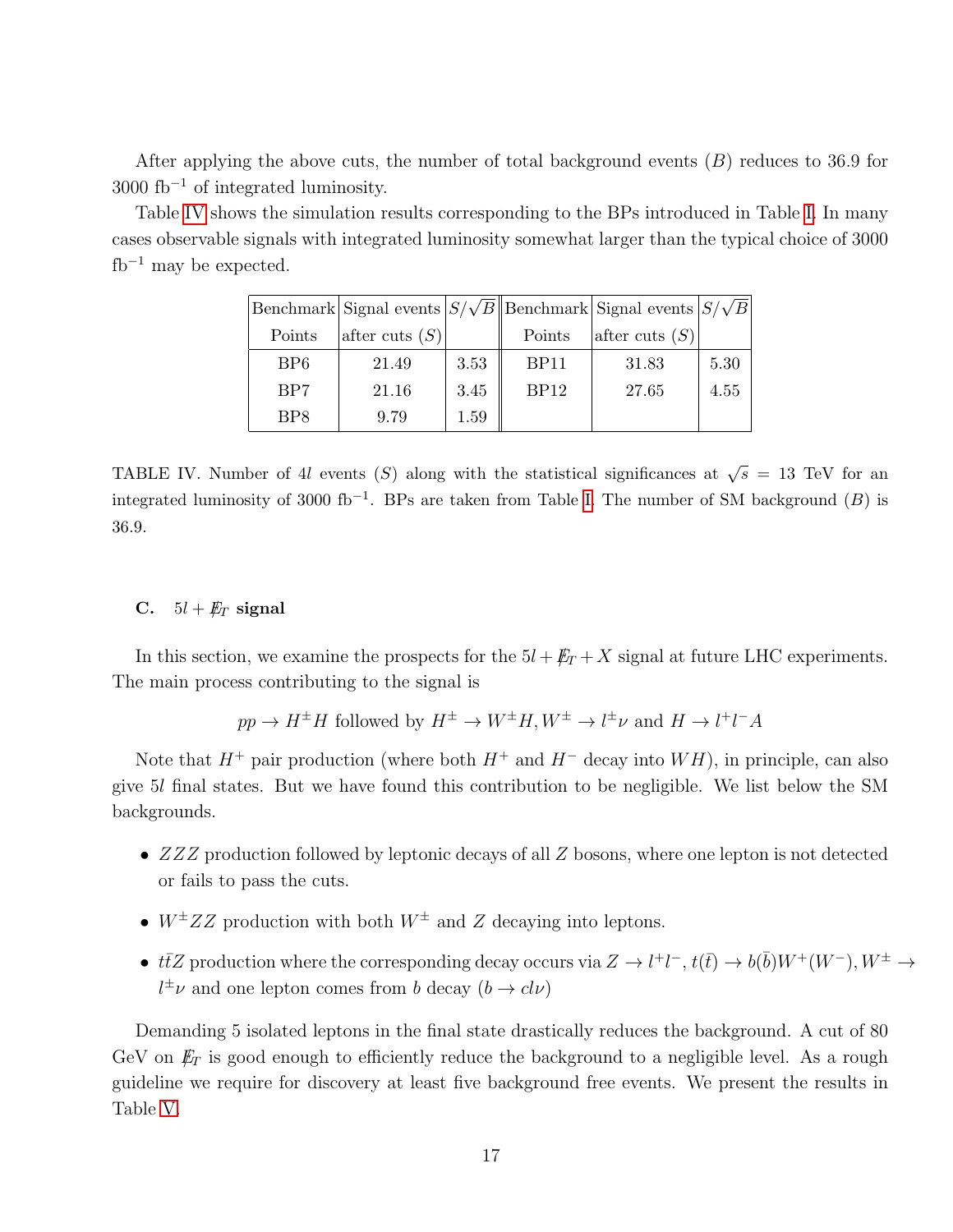|                 | Benchmark Signal events Benchmark Signal events |             |                  |
|-----------------|-------------------------------------------------|-------------|------------------|
| Points          | after cuts $(S)$                                | Points      | after cuts $(S)$ |
| B <sub>P6</sub> | 3.33                                            | <b>BP11</b> | 5.37             |
| B <sub>P7</sub> | 3.89                                            | BP12        | 1.92             |
| BP8             | 1.75                                            |             |                  |

<span id="page-17-0"></span>TABLE V. Number of 5l events (S) at  $\sqrt{s} = 13$  TeV for an integrated luminosity of 3000 fb<sup>-1</sup> for the BPs defined in Table [I.](#page-13-0) The SM background is negligible.

As we see from Table [V,](#page-17-0) when BP11 has potential discovery chance at  $\sqrt{s} = 13$  TeV, rest of the BPs may provide hints for the IDM at LHC until higher luminosities well beyond 3000 $fb^{-1}$ accumulate. It also follows from Tables III - V that the relative rates of different signals can discriminate among different IDM scenarios.

## V. CONCLUSION

The aim of this paper is to revisit the prospect of observing the  $ml + \cancel{E_T} + X$  signatures predicted by the IDM, a popular DM model, in future LHC experiments for  $m = 3, 4$ . It may be recalled that the earlier studies [\[24,](#page-19-3) [25\]](#page-19-4) were based on BPs disfavoured by the strong LHC constraints in the post Higgs discovery era. In this context the accurate measurement of the Higgs boson mass and the stringent upperbound on the invisible width of the Higgs boson deserve special mentioning. We also simulate for the first time the  $5l + \not{E}_T$  signal and study its observability.

To facilitate our analyses we introduce at the beginning of Sec. 3 three representative scenarios A), B) and C) and delineate the APS in each case subject to the constraints discussed in the same section (see Figs. [1](#page-7-0) and [2](#page-8-0) and Fig. 2 of  $[47]$ ). Following the search strategies in section 4 we then assess the prospect of discovery of each signal. As discussed in this section the signals are viable only if the leptons come from the virtual Z bosons (i.e.,  $\Delta M_H = M_H - M_A < M_Z$ ). If the IDM is embedded in a grand dessert type scenario, i.e., the unitarity constraint is required to be valid upto, e.g., the Planck scale, then in each scenario the APS is tiny with  $\Delta M_H < M_Z$ . Thus the entire allowed parameter space in all scenarios can be probed via the 3l signal for integrated luminosity  $\sim$  3000 fb<sup>-1</sup>. Although one has to wait for the LHC experiments after the third long shut down to achieve this, these results shows that the grand dessert type IDM models are definitely falsifiable.

If the unitarity constraint is relaxed to a lower scale, the APS, as expected, is larger in each case. For  $\Lambda = 10$  TeV, we have shown that the entire APS (i.e., the allowed range of  $\Delta M_{H^{\pm}}$  with  $\Delta M_H < M_Z$ ) are accessible to the LHC experiments in all three scenarios with ~ 3000 fb<sup>-1</sup> of integrated luminosity. We also point out that the accessible region shrinks for smaller  $\lambda_S$  due to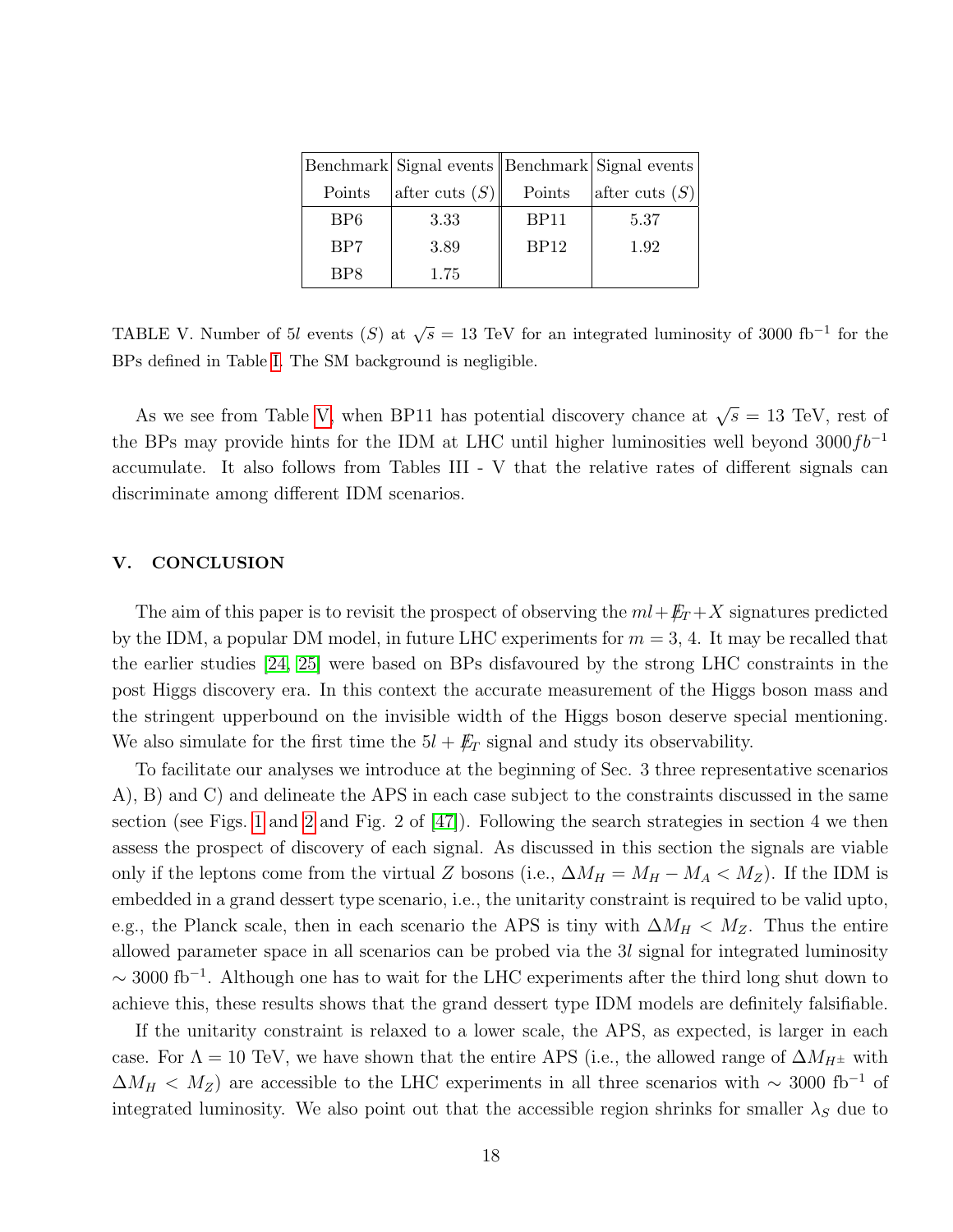the strong T-parameter constraint.

The above observations are substantiated by numerical results (see Tables III - V) for the BPs in Table I. The relative rates of different  $ml$  signals can discriminate among different scenarios.

## Acknowledgements:

The research of A.D. was supported by the Indian National Science Academy, New Delhi. N.G. thanks the Board of Research in Nuclear Sciences, Department of Atomic Energy, India for a research fellowship. The work of N.K. is supported by a fellowship from University Grants Commission, India. S.R. is funded by the Department of Science and Technology, India via Grant No. EMR/2014/001177. S.R. acknowledges Siddhartha Karmakar for discussion.

- <span id="page-18-1"></span><span id="page-18-0"></span>[1] G. Aad et al. [ATLAS Collaboration], Phys. Lett. B 716, 1 (2012).
- <span id="page-18-2"></span>[2] S. Chatrchyan et al. [CMS Collaboration], Phys. Lett. B 716, 30 (2012).
- <span id="page-18-3"></span>[3] P. P. Giardino, K. Kannike, I. Masina, M. Raidal and A. Strumia, JHEP 1405, 046 (2014).
- [4] H. Baer and X. Tata,[\[arXiv:0805.1905\]](http://arxiv.org/abs/0805.1905), in Physics at the Large Hadron Collider, Indian National Science Academy, A Platinum Jubilee Special Issue (Eds. A. Datta, B. Mukhopadhyaya and A. Raychaudhuri; Springer, 2009).
- <span id="page-18-5"></span><span id="page-18-4"></span>[5] P. A. R. Ade et al. [Planck Collaboration], Astron. Astrophys. 571, A16 (2014).
- <span id="page-18-6"></span>[6] C. L. Bennett et al. [WMAP Collaboration], Astrophys. J. Suppl. 208, 20 (2013).
- [7] D. S. Akerib et al. [LUX Collaboration], Phys. Rev. Lett. 112, 091303 (2014).
- <span id="page-18-7"></span>[8] E. Aprile et al. [XENON100 Collaboration], Phys. Rev. Lett. 107, 131302 (2011).
- [9] E. Aprile et al. [XENON100 Collaboration], Phys. Rev. Lett. 109, 181301 (2012).
- <span id="page-18-9"></span><span id="page-18-8"></span>[10] D. Abercrombie et al., [arXiv:1507.00966](http://arxiv.org/abs/1507.00966) [hep-ex].
- <span id="page-18-10"></span>[11] J. Abdallah *et al.*, Phys. Dark Univ. **9-10**, 8 (2015).
- [12] CMS Collaboration, CMS-PAS-HIG-15-002. ATLAS Collaboration, Phys. Lett. B 753, 69-85 (2016).
- <span id="page-18-12"></span><span id="page-18-11"></span>[13] N. G. Deshpande and E. Ma, Phys. Rev. D 18, 2574 (1978).
- [14] A. Drozd, B. Grzadkowski and J. Wudka, JHEP 1204, 006 (2012); Erratum: [JHEP 1411, 130  $(2014)$ .
- [15] M. Battaglia, D. Dominici, J. F. Gunion and J. D. Wells, [hep-ph/0402062.](http://arxiv.org/abs/hep-ph/0402062)
- <span id="page-18-13"></span>[16] S. Gopalakrishna, S. J. Lee and J. D. Wells, Phys. Lett. B 680, 88 (2009).
- <span id="page-18-14"></span>[17] D. Ghosh, R. Godbole, M. Guchait, K. Mohan and D. Sengupta, Phys. Lett. B 725, 344 (2013).
- [18] G. Aad et al. [ATLAS Collaboration], JHEP 1601, 172 (2016).
- [19] CMS Collaboration [CMS Collaboration], CMS-PAS-HIG-16-009.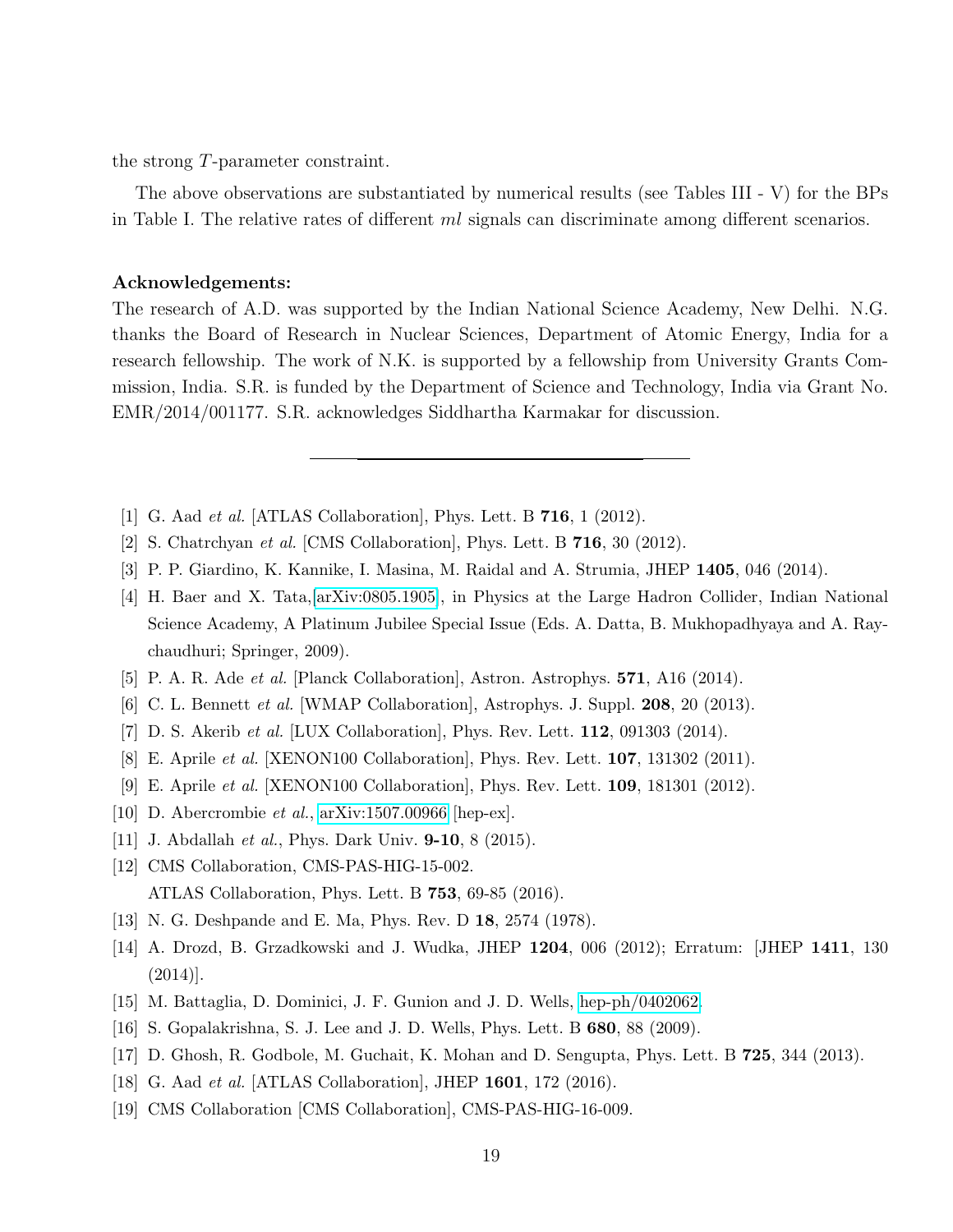- <span id="page-19-11"></span><span id="page-19-0"></span>[20] S. Chatrchyan et al. [CMS Collaboration], Eur. Phys. J. C 74, 2980 (2014).
- <span id="page-19-1"></span>[21] D. Trocino [CMS Collaboration], Nucl. Part. Phys. Proc. 273-275, 758 (2016).
- <span id="page-19-2"></span>[22] E. Dolle, X. Miao, S. Su and B. Thomas, Phys. Rev. D 81, 035003 (2010).
- [23] G. Belanger, B. Dumont, A. Goudelis, B. Herrmann, S. Kraml and D. Sengupta, Phys. Rev. D 91, 115011 (2015).
- <span id="page-19-4"></span><span id="page-19-3"></span>[24] M. Gustafsson, S. Rydbeck, L. Lopez-Honorez and E. Lundstrom, Phys. Rev. D 86, 075019 (2012).
- <span id="page-19-5"></span>[25] X. Miao, S. Su and B. Thomas, Phys. Rev. D 82, 035009 (2010).
- <span id="page-19-6"></span>[26] G. Belanger, B. Dumont, U. Ellwanger, J. F. Gunion and S. Kraml, Phys. Rev. D 88, 075008 (2013).
- [27] I. F. Ginzburg, K. A. Kanishev, M. Krawczyk and D. Sokolowska, Phys. Rev. D 82, 123533 (2010).
- [28] D. Sokolowska, [arXiv:1104.3326](http://arxiv.org/abs/1104.3326) [hep-ph].
- [29] D. Sokolowska, [arXiv:1107.1991](http://arxiv.org/abs/1107.1991) [hep-ph].
- [30] D. Sokolowska, Acta Phys. Polon. B 42, 2237 (2011).
- <span id="page-19-7"></span>[31] M. Krawczyk, D. Sokolowska and B. Swiezewska, [arXiv:1304.7757](http://arxiv.org/abs/1304.7757) [hep-ph].
- [32] I. F. Ginzburg, I. P. Ivanov and K. A. Kanishev, Phys. Rev. D 81, 085031 (2010) [\[arXiv:0911.2383](http://arxiv.org/abs/0911.2383) [hep-ph]].
- <span id="page-19-8"></span>[33] L. Lopez Honorez, E. Nezri, J. F. Oliver and M. H. G. Tytgat, JCAP 0702, 028 (2007).
- [34] L. Lopez Honorez and C. E. Yaguna, JCAP 1101, 002 (2011).
- [35] T. Hambye, F.-S. Ling, L. Lopez Honorez and J. Rocher, JHEP 0907, 090 (2009); Erratum: [JHEP **1005**, 066  $(2010)$ .
- <span id="page-19-12"></span>[36] A. Arhrib, Y. L. S. Tsai, Q. Yuan and T. C. Yuan, JCAP 1406, 030 (2014).
- [37] K. P. Modak and D. Majumdar, Astrophys. J. Suppl. 219, 37 (2015).
- [38] M. Gustafsson, PoS CHARGED **2010**, 030 (2010).
- [39] M. Hashemi, M. Krawczyk, S. Najjari and A. F. arnecki, JHEP 1602, 187 (2016).
- [40] M. Aoki, S. Kanemura and H. Yokoya, Phys. Lett. B 725, 302 (2013).
- [41] P. M. Ferreira and B. Swiezewska, JHEP 1604, 099 (2016) [\[arXiv:1511.02879](http://arxiv.org/abs/1511.02879) [hep-ph]].
- [42] P. M. Ferreira and B. Swiezweska, [arXiv:1506.00585](http://arxiv.org/abs/1506.00585) [hep-ph].
- [43] A. Ilnicka, M. Krawczyk and T. Robens, [arXiv:1505.04734](http://arxiv.org/abs/1505.04734) [hep-ph].
- [44] B. Swiezewska, JHEP 1507, 118 (2015) [\[arXiv:1503.07078](http://arxiv.org/abs/1503.07078) [hep-ph]].
- [45] M. Krawczyk, D. Sokoowska, P. Swaczyna and B. wieewska, Acta Phys. Polon. B 44, 2163 (2013) [\[arXiv:1309.7880](http://arxiv.org/abs/1309.7880) [hep-ph]].
- [46] B. Gorczyca and M. Krawczyk, Acta Phys. Polon. B 42, 2229 (2011) Erratum: [Acta Phys. Polon. B 43, 481 (2012)] [\[arXiv:1112.4356](http://arxiv.org/abs/1112.4356) [hep-ph]].
- <span id="page-19-10"></span>[47] N. Khan and S. Rakshit, Phys. Rev. D **92**, 055006 (2015).
- [48] A. Ilnicka, M. Krawczyk and T. Robens, Phys. Rev. D 93, 055026 (2016).
- <span id="page-19-9"></span>[49] N. Chakrabarty, D. K. Ghosh, B. Mukhopadhyaya and I. Saha, Phys. Rev. D 92, 015002 (2015).
- [50] A. Belyaev, G. Cacciapaglia, I. P. Ivanov, F. Rojas and M. Thomas, [arXiv:1612.00511](http://arxiv.org/abs/1612.00511) [hep-ph].